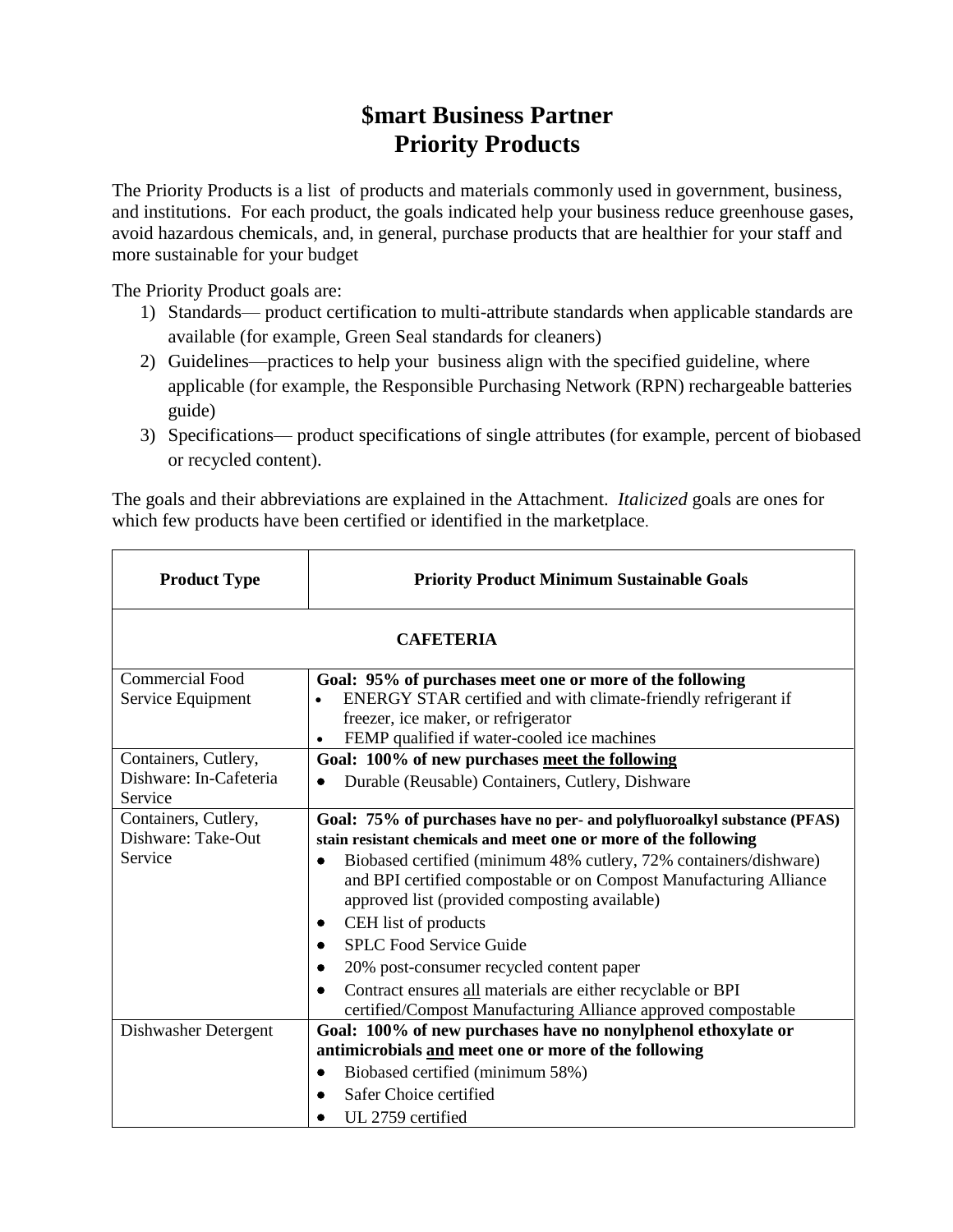| <b>Product Type</b>         | <b>Priority Product Minimum Sustainable Goals</b>                                                 |
|-----------------------------|---------------------------------------------------------------------------------------------------|
|                             | Cradle2Cradle certified (highest level available)<br>$\bullet$                                    |
|                             | Green Seal GS-53 certified<br>٠                                                                   |
| Food                        | Goal: 50% of purchases meet one or more of the following                                          |
|                             | <b>USDA</b> Organic certified<br>$\bullet$                                                        |
|                             | CDC Food Service Guidelines for Federal Facilities - Standard Level<br>٠                          |
|                             | Fair Trade certified<br>$\bullet$                                                                 |
|                             | RPN Food Purchasing guidelines<br>$\bullet$                                                       |
|                             | SPLC Food and Beverage guidelines                                                                 |
|                             | Produced locally (100-mile radius)<br>٠                                                           |
|                             | Or be an EPA Food Recovery Challenge Participant                                                  |
|                             | <b>CONSTRUCTION</b>                                                                               |
| Adhesives                   | Goal: 75% of purchases have no CA Prop 65 chemicals and meet one or                               |
|                             | more of the following                                                                             |
|                             | Cradle2Cradle certified (floor adhesives only) (highest level available)<br>$\bullet$             |
|                             | CRI Green Label Plus certified<br>$\bullet$<br>SCS Indoor Advantage Gold certified<br>$\bullet$   |
|                             | UL 2762 certified<br>$\bullet$                                                                    |
|                             | UL 2818 certified<br>$\bullet$                                                                    |
|                             | Biobased certified (minimum 24%)<br>$\bullet$                                                     |
|                             | SNAP certified<br>$\bullet$                                                                       |
| <b>Boilers - Commercial</b> | Goal: 95% of purchases meet the following<br>ENERGY STAR certified or FEMP qualified              |
| Carpet - Commercial         | Goal: 95% of purchases have no antimicrobials, per- and                                           |
|                             | polyfluoroalkyl substance (PFAS) stain resistant chemicals, or polyvinyl                          |
|                             | chloride (PVC) and meet one or more of the following                                              |
|                             | Cradle2Cradle certified (highest level available)<br>$\bullet$                                    |
|                             | NSF-140 Platinum certified<br>$\bullet$                                                           |
|                             | GECA certified<br>$\bullet$                                                                       |
|                             | EPD Type III, product & facility specific<br>$\bullet$                                            |
|                             | 25% post-consumer recycled content and take back in contract for new<br>carpet                    |
|                             | Biobased content certified (minimum 20%) and take back in contract for<br>$\bullet$<br>new carpet |

[https://www.fedcenter.gov/\\_kd/Items/actions.cfm?action=Show&item\\_id=28345&destination=ShowItem.](https://www.fedcenter.gov/_kd/Items/actions.cfm?action=Show&item_id=28345&destination=ShowItem)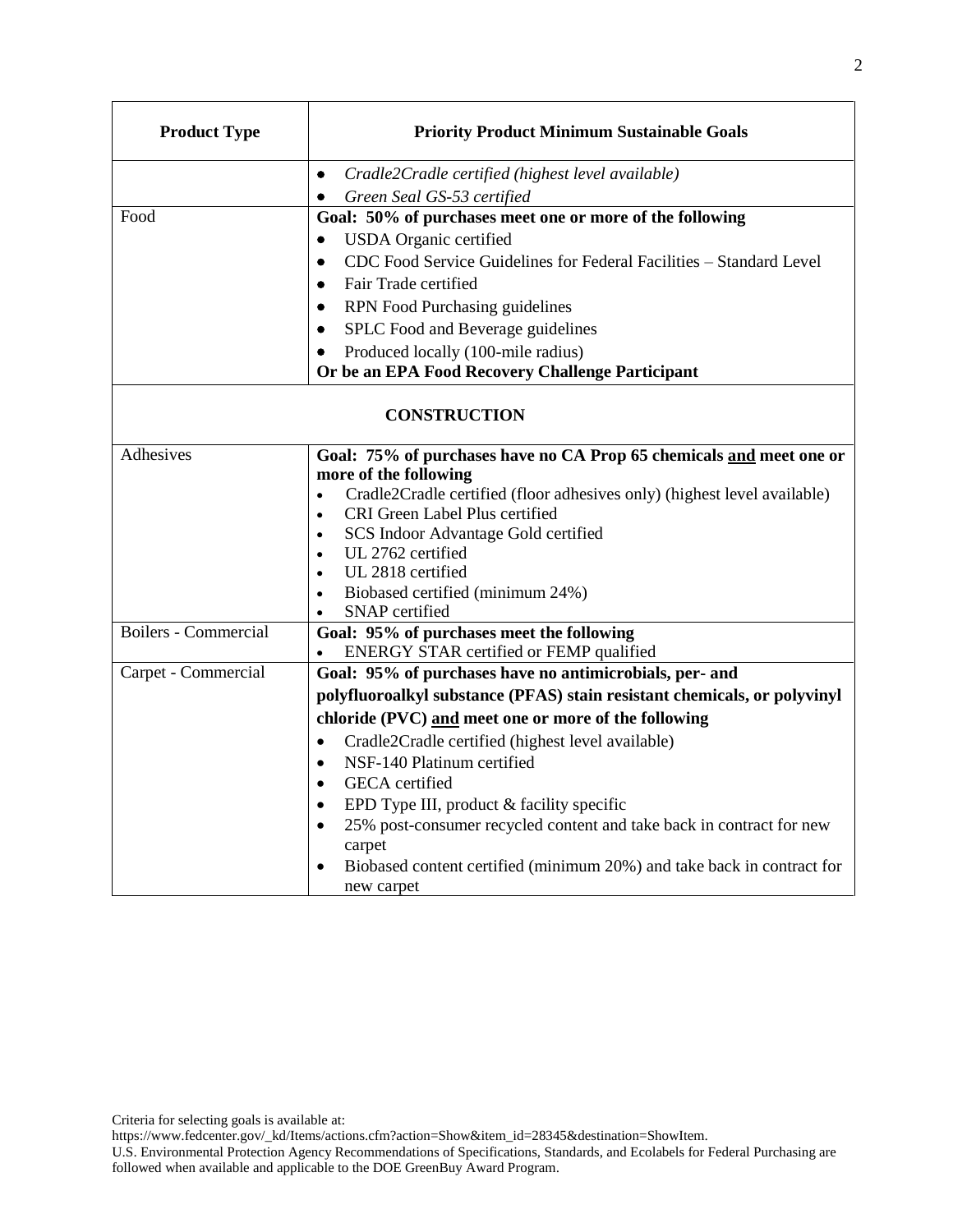| <b>Product Type</b>             | <b>Priority Product Minimum Sustainable Goals</b>                                                          |
|---------------------------------|------------------------------------------------------------------------------------------------------------|
| Ceiling Tile - Acoustical       | Goal: 95% of purchases have no antimicrobials or flame retardants and<br>meet one or more of the following |
|                                 | CA 01350<br>$\bullet$                                                                                      |
|                                 | Cradle2Cradle certified (highest level available)<br>$\bullet$<br>UL 2818 certified<br>$\bullet$           |
|                                 | EPD Type III, product & facility specific                                                                  |
|                                 | 20% recycled content and take back requirement in contract for new                                         |
|                                 | ceiling tile                                                                                               |
|                                 | Biobased certified (minimum 37%)<br>$\bullet$                                                              |
| <b>Central Air Conditioners</b> | Goal: 95% of purchases meet the following                                                                  |
|                                 | ENERGY STAR certified and with climate-friendly refrigerant                                                |
| Chillers - Air Cooled or        | Goal: 95% of purchases meet the following                                                                  |
| <b>Water Cooled</b>             | FEMP qualified                                                                                             |
| Concrete                        | Goal: 75% of purchases meet one or more of the following                                                   |
|                                 | Pervious<br>$\bullet$<br>Carbon-dioxide sequestered aggregate<br>$\bullet$                                 |
|                                 | EPD Type III, product & facility specific<br>$\bullet$                                                     |
|                                 | Recycled aggregate                                                                                         |
|                                 | 25% Blast Furnace Slag recycled content<br>$\bullet$                                                       |
|                                 | 25% Fly Ash recycled content                                                                               |
| Fiberboard,                     | Goal: 75% of purchases meet one or more of the following                                                   |
| Gypsum Panels,                  | No mercury                                                                                                 |
| Wallboard                       | EPD Type III, product & facility specific                                                                  |
|                                 | SCS Indoor Advantage Gold certified<br>$\bullet$                                                           |
|                                 | UL 2818 certified<br>$\bullet$                                                                             |
|                                 | Biobased certified (minimum 55%)<br>$\bullet$                                                              |
|                                 | Recycled content (minimum 80%)                                                                             |
| Flooring                        | Goal: 75% of purchases have no polyvinyl chloride (PVC) and meet one<br>or more of the following           |
|                                 | Cradle2Cradle certified (highest level available)<br>$\bullet$                                             |
|                                 | EPD Type III, product & facility specific                                                                  |
|                                 | Recycled content (floor tiles minimum 90% plastic/rubber)                                                  |
|                                 | Biobased content certified (minimum 91%)                                                                   |
|                                 | No wax flooring                                                                                            |
|                                 | <b>GECA</b> certified                                                                                      |
| Heat Pumps $-$ Air or           | Goal: 95% of purchases meet the following                                                                  |
| Ground Source                   | <b>ENERGY STAR certified</b>                                                                               |
| Insulation                      | Goal: 75% of purchases are ENERGY STAR certified and meet one or                                           |
|                                 | more of the following                                                                                      |
|                                 | <b>Batt</b> (steel frame with metal stud wall)                                                             |
|                                 | No VOCs or fiberglass (LEED recommends cotton)<br>$\bullet$                                                |
|                                 | EPD Type III, product & facility specific<br>$\bullet$<br>Recycled content (minimum 100%)<br>$\bullet$     |
|                                 | SCS Indoor Advantage Gold certified excluding fiberglass insulation                                        |
|                                 | UL 2818 certified excluding fiberglass insulation                                                          |
|                                 | Foam (preinsulated metal siding)                                                                           |

[https://www.fedcenter.gov/\\_kd/Items/actions.cfm?action=Show&item\\_id=28345&destination=ShowItem.](https://www.fedcenter.gov/_kd/Items/actions.cfm?action=Show&item_id=28345&destination=ShowItem)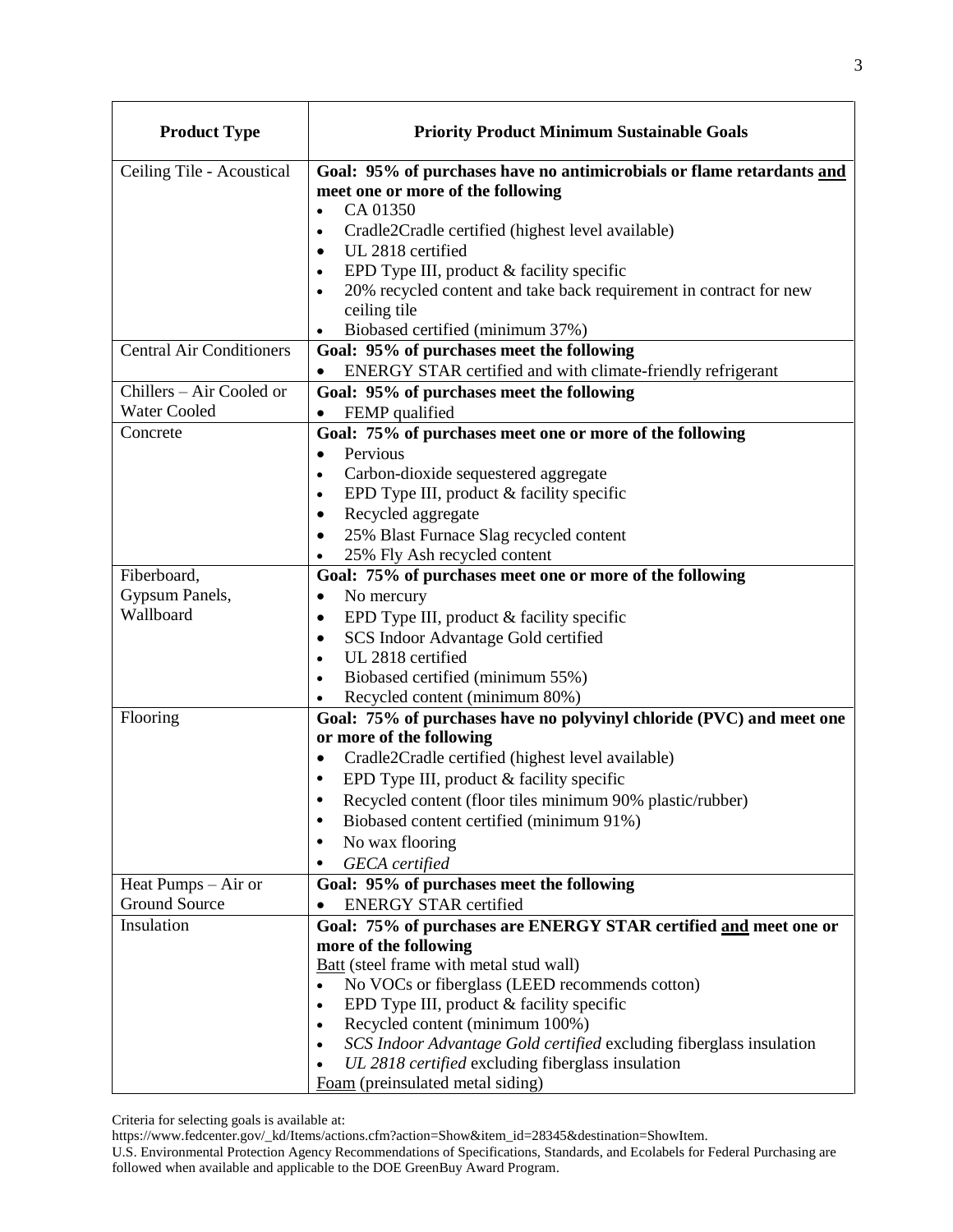| <b>Product Type</b>      | <b>Priority Product Minimum Sustainable Goals</b>                                             |
|--------------------------|-----------------------------------------------------------------------------------------------|
|                          | EPD Type III, product & facility specific<br>$\bullet$<br>UL 2818 certified<br>$\bullet$      |
|                          | Biobased certified (minimum 23%)<br>$\bullet$<br>Foam Board Rigid (roof & concrete buildings) |
|                          | No flame retardants or VOCs<br>EPD Type III, product & facility specific                      |
|                          | Recycled content (minimum 23%)<br>$\bullet$<br>UL 2818 certified<br>$\bullet$                 |
|                          | SCS Indoor Advantage Gold certified                                                           |
| Lighting: LED            | Goal: 95% of purchases meet one or more of the following                                      |
| Commercial               | <b>ENERGY STAR certified</b><br>$\bullet$                                                     |
|                          | FEMP qualified (DesignLights Consortium certified) and RoHS<br>compliant                      |
| Paint - Interior Latex   | Goal: 75% of purchases meet one or more of the following                                      |
|                          | Cradle2Cradle certified (highest level available)<br>$\bullet$                                |
|                          | MPI Extreme Green certified<br>$\bullet$                                                      |
|                          | EPD Type III, product & facility specific<br>$\bullet$                                        |
|                          | 50% recovered material and maximum of 50 grams/liter VOCs<br>$\bullet$                        |
|                          | Biobased content certified (minimum 20%) and maximum of 50<br>$\bullet$<br>grams/liter VOCs   |
| <b>Roof Coating</b>      | Goal: 75% of purchases meet one or more of the following<br>SCAQMD Rule #1113<br>$\bullet$    |
|                          | Biobased certified (minimum 50%)<br>٠                                                         |
|                          | <b>ENERGY STAR certified</b>                                                                  |
| Showerheads -            | Goal: 90% of purchases meet the following                                                     |
| Commercial               | WaterSense labeled                                                                            |
| Toilets - Commercial     | Goal: 90% of purchases meet the following<br>WaterSense labeled                               |
| Urinals                  | $\bullet$<br>Goal: 90% of purchases meet one or more of the following                         |
|                          | Waterless urinal                                                                              |
|                          | WaterSense labeled for flushing urinals<br>$\bullet$                                          |
| Water Heater             | Goal: 90% of purchases meet one or more of the following                                      |
|                          | Heat pump                                                                                     |
|                          | <b>ENERGY STAR certified</b>                                                                  |
|                          | <b>Storage Tank- Gas Commercial</b>                                                           |
|                          | <b>ENERGY STAR certified</b>                                                                  |
|                          | <b>Tankless</b><br><b>ENERGY STAR certified</b>                                               |
| <b>CUSTODIAL</b>         |                                                                                               |
| Cleaners: Carpet, Glass, | Goal: 95% of purchases have biobased content, no antibacterial                                |
| Hand, Multipurpose       | ingredients and meet one or more of the following                                             |
|                          | Cradle2Cradle certified (highest level available)<br>$\bullet$                                |
|                          | Green Seal GS-37, 41 certified<br>$\bullet$                                                   |
|                          | Safer Choice certified                                                                        |

[https://www.fedcenter.gov/\\_kd/Items/actions.cfm?action=Show&item\\_id=28345&destination=ShowItem.](https://www.fedcenter.gov/_kd/Items/actions.cfm?action=Show&item_id=28345&destination=ShowItem)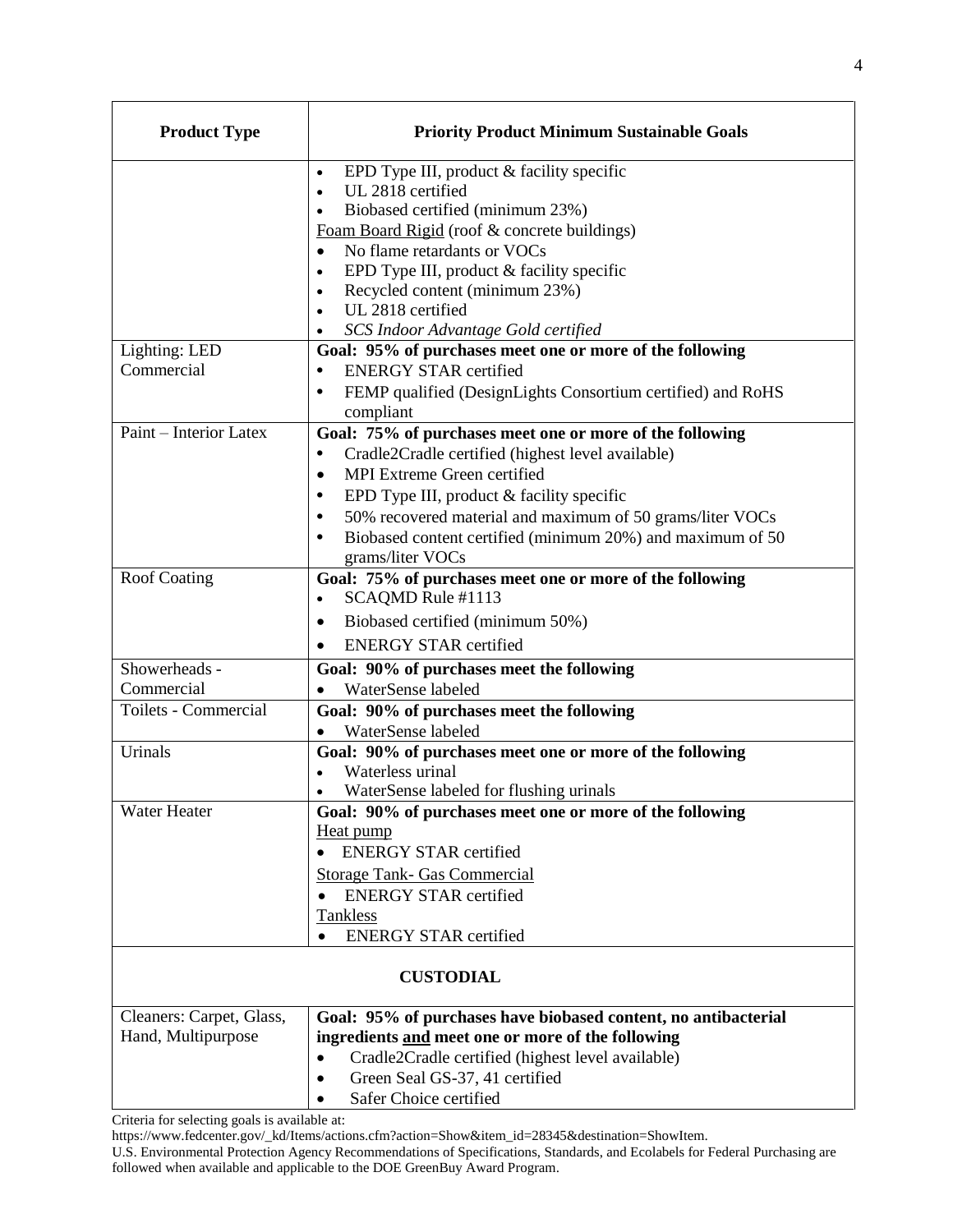| <b>Product Type</b>            | <b>Priority Product Minimum Sustainable Goals</b>                                      |
|--------------------------------|----------------------------------------------------------------------------------------|
|                                | UL 2759, 2784, 2795 certified<br>$\bullet$                                             |
|                                | Foam (hand cleaners only)<br>$\bullet$                                                 |
| Disinfectants                  | Goal: 100% of practices and purchases meet all of the following                        |
|                                | Only used where required as defined in site disinfection plan                          |
|                                | RPN or DfE disinfectant specifications                                                 |
|                                | (To avoid bacteria becoming antibiotic resistant, use disinfectants only if            |
|                                | required)                                                                              |
| <b>Floor Care</b>              | Goal: 95% of purchases have 75% biobased content and meet one or                       |
|                                | more of the following                                                                  |
|                                | Green Seal GS-40 certified                                                             |
|                                | Safer Choice certified                                                                 |
| Tissue - Toilet                | UL 2777 certified                                                                      |
|                                | Goal: 95% of purchases meet one or more of the following<br>Green Seal GS-01 certified |
|                                | UL 175 certified and process chlorine-free<br>$\bullet$                                |
|                                | 80% post-consumer recycled content and process chlorine-free                           |
| Towels - Paper                 | Goal: 95% of purchases meet one or more of the following                               |
|                                | Green Seal GS-01 certified for paper towels                                            |
|                                | 100% recycled content with 50% post-consumer, process chlorine-free,                   |
|                                | and system to compost/recycle paper towels                                             |
| Trash Bags - Plastic           | Goal: 75% of purchases meet one or more of the following                               |
|                                | UL 126 certified<br>$\bullet$                                                          |
|                                | 70% post-consumer recycled content<br>$\bullet$                                        |
|                                | Biobased certified (minimum 22%) and BPI Compostable certified                         |
|                                | Or reduce the use of plastic bags by 50%                                               |
|                                | <b>ELECTRONICS</b>                                                                     |
| <b>Data Center Electronics</b> |                                                                                        |
| Data Storage Center            | Goal: 95% of purchases meet the following                                              |
|                                | <b>ENERGY STAR certified</b>                                                           |
| Large Network                  | Goal: 95% of purchases meet the following                                              |
| Equipment                      | <b>ENERGY STAR certified</b>                                                           |
| Servers - Enterprise           | Goal: 95% of purchases meet the following                                              |
|                                | <b>EPEAT</b> registered                                                                |
| Uninterruptible Power          | Goal: 95% of purchases meet the following                                              |
| <b>Supplies</b>                | <b>ENERGY STAR certified</b><br>$\bullet$                                              |
| <b>Office Electronics</b>      |                                                                                        |
| Computers & Displays           | Goal: 95% of purchases meet the following                                              |
| (desktops, monitors,           | <b>EPEAT</b> registered Gold<br>٠                                                      |
| notebooks)                     |                                                                                        |
| Computers & Displays           | Goal: 95% of purchases meet the following                                              |
| (integrated, signage           | <b>EPEAT</b> registered                                                                |
| displays, tablets/slates,      |                                                                                        |
| thin clients, workstations)    |                                                                                        |

Criteria for selecting goals is available at:

[https://www.fedcenter.gov/\\_kd/Items/actions.cfm?action=Show&item\\_id=28345&destination=ShowItem.](https://www.fedcenter.gov/_kd/Items/actions.cfm?action=Show&item_id=28345&destination=ShowItem)

U.S. Environmental Protection Agency Recommendations of Specifications, Standards, and Ecolabels for Federal Purchasing are followed when available and applicable to the DOE GreenBuy Award Program.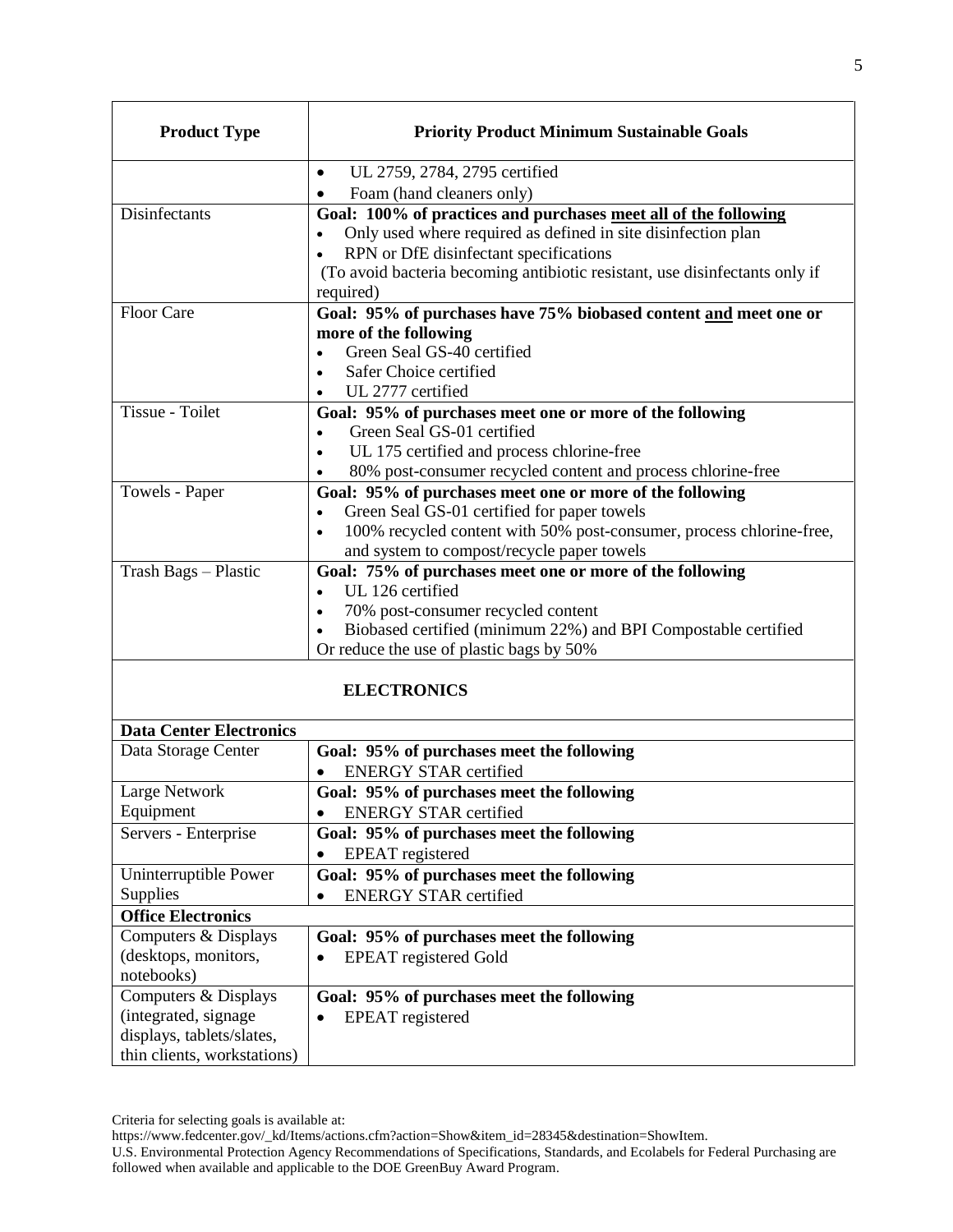| <b>Product Type</b>         | <b>Priority Product Minimum Sustainable Goals</b>                                 |
|-----------------------------|-----------------------------------------------------------------------------------|
| <b>Imaging Equipment</b>    | Goal: 95% of purchases meet the following                                         |
| (copiers, multifunction     | EPEAT registered Gold and duplexing capable                                       |
| devices, printers)          |                                                                                   |
| Phones - Mobile             | Goal: 95% of purchases meet the following<br><b>EPEAT</b> registered Gold         |
| Phones – Voice Over         | Goal: 95% of purchases meet the following                                         |
| Internet Protocol (VoIP)    | <b>ENERGY STAR certified</b>                                                      |
| Recycling Service           | Goal: 100% of electronic equipment sent for recycling was recycled by             |
|                             | recyclers certified to one of the following:                                      |
|                             | E-stewards (http://e-stewards.org/)                                               |
|                             | R2 certified (https://sustainableelectronics.org/r2-standard)                     |
| Televisions*                | Goal: 95% of purchases meet the following                                         |
|                             | EPEAT registered (highest rating available)                                       |
| <b>Other Electronics</b>    |                                                                                   |
| <b>Photovoltaic Modules</b> | Goal: 95% of purchases meet the following                                         |
|                             | EPEAT registered (highest rating available)                                       |
|                             | <b>GROUNDS/LANDSCAPING</b>                                                        |
| De-Icer                     | Goal: 75% of purchases meet one or more of the following                          |
|                             | Sand<br>$\bullet$                                                                 |
|                             | Clear Roads Qualified Products excluding those with sodium chloride<br>٠          |
|                             | Safer Choice certified excluding those with sodium chloride<br>$\bullet$          |
|                             | Biobased certified (minimum 93%)                                                  |
| <b>Dust Suppressant</b>     | Goal: 75% of purchases meet one or more of the following                          |
|                             | Biobased certified (minimum 85%)<br>$\bullet$                                     |
|                             | Safer Choice certified                                                            |
| Fertilizer                  | Goal: 95% of purchases are not "weed and feed" and meet one or more               |
|                             | of the following                                                                  |
|                             | 0% petroleum                                                                      |
|                             | <b>OMRI</b> certified                                                             |
|                             | Recovered organic<br>$\bullet$                                                    |
|                             | Biobased certified (minimum 71%)<br>٠                                             |
| Herbicide/Weed Control      | Goal: 75% of purchases meet one or more of the following<br>$\bullet$             |
|                             | Non-chemical (such as grazing goats)<br>$\bullet$                                 |
|                             | No glyphosate (found in RoundUp and others) or 2,4-<br>Dichlorophenoxyacetic acid |
|                             | Biobased certified (minimum 100%)<br>٠                                            |
| <b>Irrigation Systems</b>   | Goal: 75% of purchases meet one or more of the following                          |
|                             | WaterSense labeled controllers<br>$\bullet$                                       |
|                             | WaterSense labeled spray sprinkler bodies<br>$\bullet$                            |
| Pest Management             | Goal: 100% of services meet one or more of the following                          |
| Services                    | Pest Management Program certified by Green Shield<br>٠                            |
|                             | Pest Management Service certified by Ecowise<br>$\bullet$                         |
|                             | Non-chemical (such as pest barriers)<br>٠                                         |

[https://www.fedcenter.gov/\\_kd/Items/actions.cfm?action=Show&item\\_id=28345&destination=ShowItem.](https://www.fedcenter.gov/_kd/Items/actions.cfm?action=Show&item_id=28345&destination=ShowItem)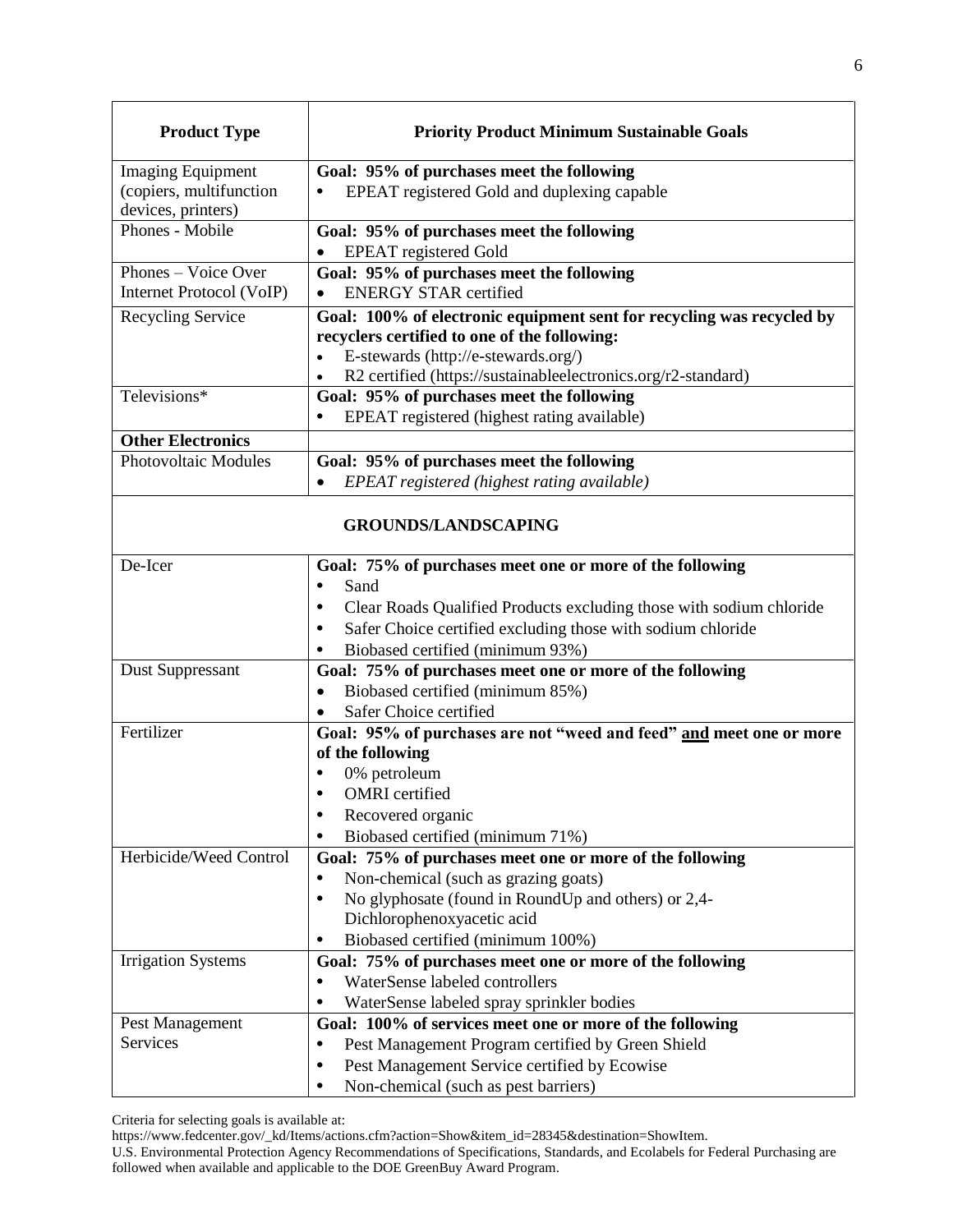| <b>Product Type</b>                   | <b>Priority Product Minimum Sustainable Goals</b>                                                                                                                                                                                                                                                                                                                                                                                                                                                                                                                                                |
|---------------------------------------|--------------------------------------------------------------------------------------------------------------------------------------------------------------------------------------------------------------------------------------------------------------------------------------------------------------------------------------------------------------------------------------------------------------------------------------------------------------------------------------------------------------------------------------------------------------------------------------------------|
|                                       | RPN Buyer Bee-Ware guidelines<br>$\bullet$                                                                                                                                                                                                                                                                                                                                                                                                                                                                                                                                                       |
|                                       | Microbial, insect growth regulator, or larvicide<br>$\bullet$                                                                                                                                                                                                                                                                                                                                                                                                                                                                                                                                    |
| Vegetation                            | Goal: 95% of new landscape plantings meet one of the following                                                                                                                                                                                                                                                                                                                                                                                                                                                                                                                                   |
|                                       | Pollinator friendly<br>$\bullet$                                                                                                                                                                                                                                                                                                                                                                                                                                                                                                                                                                 |
|                                       | WaterSense native plant guide<br>$\bullet$                                                                                                                                                                                                                                                                                                                                                                                                                                                                                                                                                       |
|                                       | WBDG "Water Conservation" guidelines<br>$\bullet$                                                                                                                                                                                                                                                                                                                                                                                                                                                                                                                                                |
|                                       | <b>OFFICE</b>                                                                                                                                                                                                                                                                                                                                                                                                                                                                                                                                                                                    |
| <b>Binders</b>                        | Goal: 90% of purchases meet the following                                                                                                                                                                                                                                                                                                                                                                                                                                                                                                                                                        |
|                                       | 30% post-consumer recycled content and no vinyl                                                                                                                                                                                                                                                                                                                                                                                                                                                                                                                                                  |
| Bristols (cardstock)                  | Goal: 90% of purchases meet one or more of the following                                                                                                                                                                                                                                                                                                                                                                                                                                                                                                                                         |
|                                       | Post-consumer recycled content (minimum 30%)                                                                                                                                                                                                                                                                                                                                                                                                                                                                                                                                                     |
|                                       | Biobased certified folders (minimum 56%)                                                                                                                                                                                                                                                                                                                                                                                                                                                                                                                                                         |
| Cartridges-Toner                      | Goal: 75% of purchases meet one or more of the following                                                                                                                                                                                                                                                                                                                                                                                                                                                                                                                                         |
|                                       | Remanufactured<br>$\bullet$                                                                                                                                                                                                                                                                                                                                                                                                                                                                                                                                                                      |
|                                       | STMC registered manufacturer                                                                                                                                                                                                                                                                                                                                                                                                                                                                                                                                                                     |
| Copy Paper                            | Goal: 100% of purchases meet the following                                                                                                                                                                                                                                                                                                                                                                                                                                                                                                                                                       |
|                                       | 100% post-consumer recycled content and processed chlorine free                                                                                                                                                                                                                                                                                                                                                                                                                                                                                                                                  |
|                                       | (Consider specifying post-consumer content AND Green Seal GS-7 or UL                                                                                                                                                                                                                                                                                                                                                                                                                                                                                                                             |
|                                       | 2771)                                                                                                                                                                                                                                                                                                                                                                                                                                                                                                                                                                                            |
| Furniture                             | Goal: 75% of purchases have no antimicrobials, flame retardants, per-<br>and polyfluoroalkyl substance (PFAS) stain resistant chemicals,<br>polyvinyl chloride (PVC) or VOCs and meet one or more of the<br>following<br>BIFMA Level 2 certified (49 points or higher)<br>$\bullet$<br>Cradle2Cradle certified (highest level available)<br>٠<br>Healthier Hospitals listed<br>٠<br>Remanufactured<br>$\bullet$<br>Recycled content (minimum 1-100% depending on material) and low-<br>$\bullet$<br>emitting certified by either<br>o SCS Indoor Advantage Gold certified<br>o UL 2818 certified |
| <b>OPERATIONS/FLEET/SHIPPING/SHOP</b> |                                                                                                                                                                                                                                                                                                                                                                                                                                                                                                                                                                                                  |
| Batteries (AA, AAA, and               | Goal: 75% of purchases meet the following                                                                                                                                                                                                                                                                                                                                                                                                                                                                                                                                                        |
| D cells)                              | RPN Rechargeable Battery specifications<br>$\bullet$                                                                                                                                                                                                                                                                                                                                                                                                                                                                                                                                             |
| $Boxes - Shipping$                    | Goal: 75% of purchases meet one or more of the following                                                                                                                                                                                                                                                                                                                                                                                                                                                                                                                                         |
|                                       | Reusable containers<br>$\bullet$                                                                                                                                                                                                                                                                                                                                                                                                                                                                                                                                                                 |
|                                       | 50% post-consumer recycled content fiber<br>$\bullet$                                                                                                                                                                                                                                                                                                                                                                                                                                                                                                                                            |
|                                       | Biobased content certified (minimum 74%)<br>$\bullet$                                                                                                                                                                                                                                                                                                                                                                                                                                                                                                                                            |

[https://www.fedcenter.gov/\\_kd/Items/actions.cfm?action=Show&item\\_id=28345&destination=ShowItem.](https://www.fedcenter.gov/_kd/Items/actions.cfm?action=Show&item_id=28345&destination=ShowItem)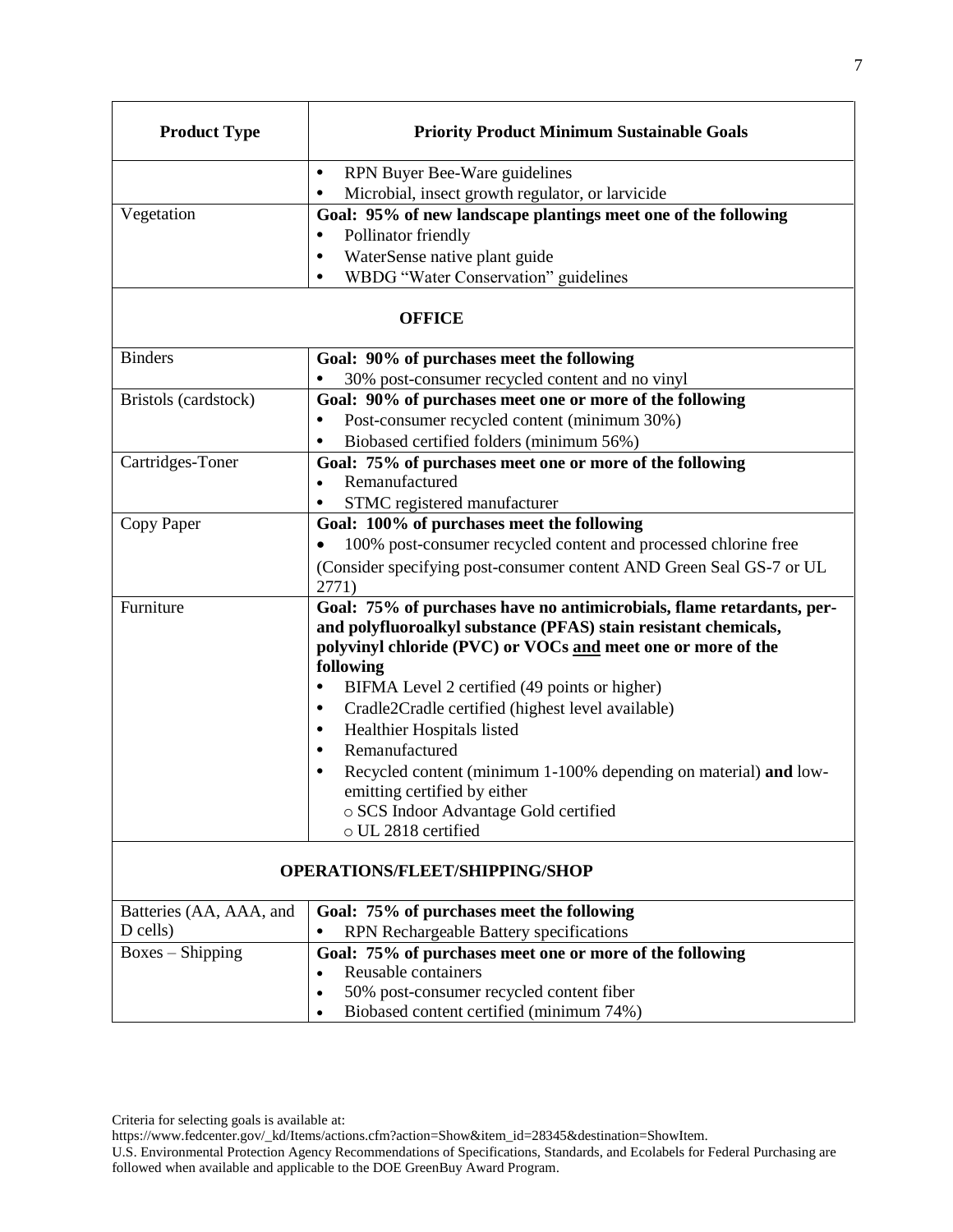| <b>Product Type</b>                  | <b>Priority Product Minimum Sustainable Goals</b>                            |
|--------------------------------------|------------------------------------------------------------------------------|
| Coolants                             | Goal: 75% of purchases meet one or more of the following                     |
|                                      | Reclaimed<br>$\bullet$                                                       |
|                                      | Biobased content certified (minimum 89%)                                     |
| <b>Fuel Conditioners</b>             | Goal: 75% of purchases meet the following                                    |
|                                      | Biobased content certified (minimum 64%)                                     |
| Grease:                              | Goal: 75% of purchases meet the following                                    |
| Multipurpose,<br>Straight Oil, Truck | Biobased content certified (minimum of 66-72% depending on type)<br>٠        |
| <b>Hydraulic Fluids</b>              | Goal: 75% of purchases meet the following                                    |
|                                      | Biobased content certified (minimum 44%)                                     |
| Metalworking Fluids:                 | Goal: 75% of purchases meet the following                                    |
| General Purpose,                     | Biobased content certified (minimum of 40-57% depending on type)             |
| <b>High Performance</b>              |                                                                              |
| Oil General:                         | Goal: 75% of purchases meet one or more of the following                     |
|                                      | Auto Oil                                                                     |
|                                      | Re-refined                                                                   |
|                                      | Chain and Cable Oil                                                          |
|                                      | Biobased content certified (minimum 77%)                                     |
|                                      | <b>Corrosion Preventative</b>                                                |
|                                      | Biobased content certified (minimum 53%)<br>$\bullet$                        |
|                                      | Gear Oil                                                                     |
|                                      | Biobased content certified (minimum 58%)                                     |
|                                      | Multipurpose Oil                                                             |
|                                      | Biobased content certified (minimum 88%)                                     |
|                                      | <b>Penetrating Oil</b>                                                       |
|                                      | Biobased content certified (minimum 68%)                                     |
| <b>Parts Wash Solution</b>           | Goal: 75% of purchases meet one or more of the following                     |
|                                      | Safer Choice certified<br>$\bullet$                                          |
|                                      | Biobased content certified (minimum 65%)<br>٠                                |
|                                      | Green Seal GS-34 certified<br>٠                                              |
|                                      | UL 2792 certified                                                            |
| Refrigerators and                    | Goal: 95% of purchases meet the following                                    |
| Freezers - Lab Grade                 | ENERGY STAR certified and with climate-friendly refrigerants                 |
| Sorbents                             | Goal: 75% of purchases meet one or more of the following                     |
|                                      | Recycled content (minimum 25-100% depending on material)<br>٠                |
|                                      | Biobased content certified (minimum 89%)                                     |
| <b>Tires</b>                         | Goal: 75% of purchases meet one or more of the following                     |
|                                      | Retreads for trucks and heavy equipment                                      |
|                                      | <b>SmartWay Low Rolling Resistant</b>                                        |
| <b>Vending Machines</b>              | Goal: 95% of purchases and leases meet the following                         |
|                                      | ENERGY STAR certified and with climate-friendly refrigerants<br>$\bullet$    |
| <b>Water Coolers</b>                 | Power-saving features activated<br>Goal: 95% of purchases meet the following |
|                                      | <b>ENERGY STAR certified</b><br>$\bullet$                                    |

[https://www.fedcenter.gov/\\_kd/Items/actions.cfm?action=Show&item\\_id=28345&destination=ShowItem.](https://www.fedcenter.gov/_kd/Items/actions.cfm?action=Show&item_id=28345&destination=ShowItem)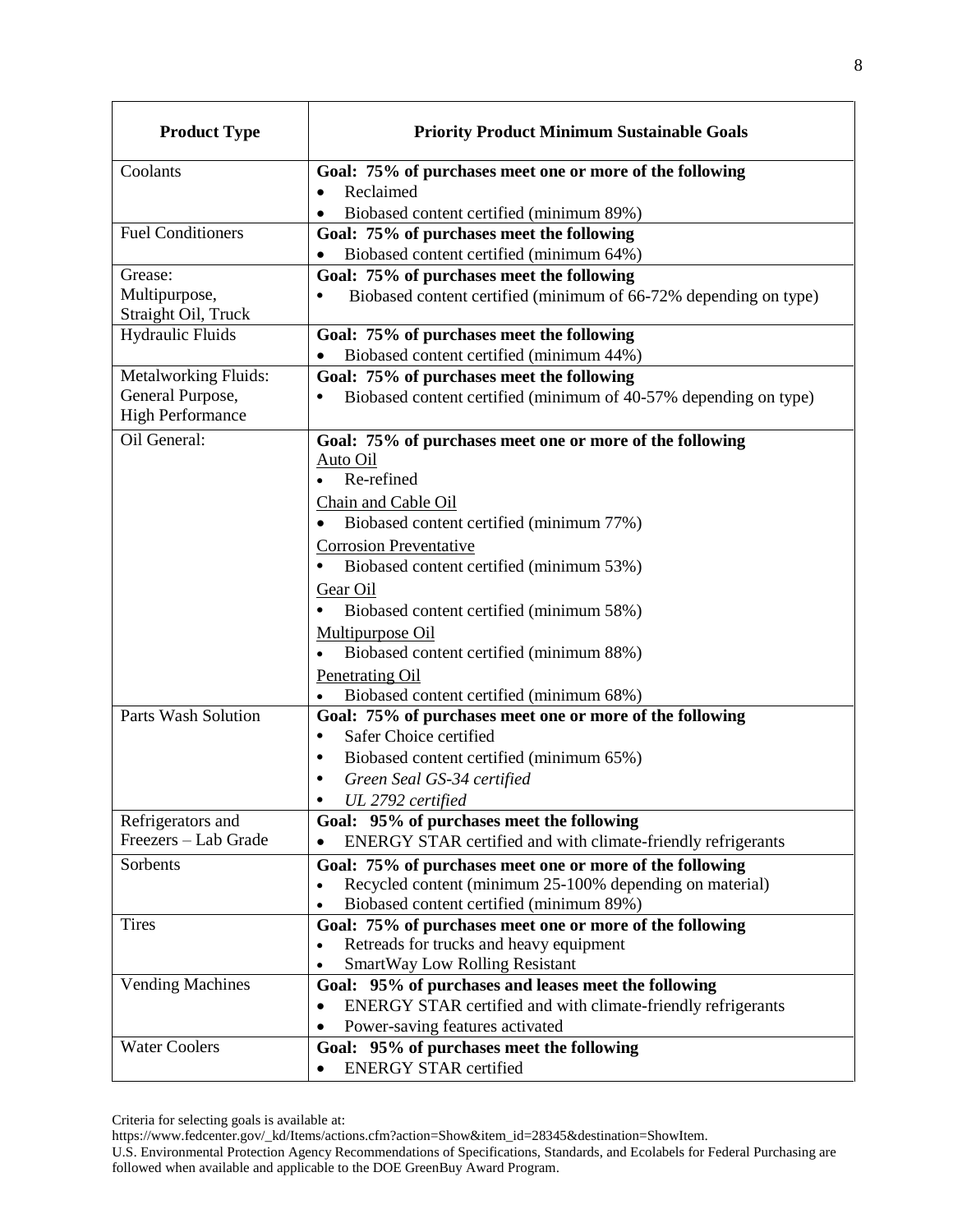## **Attachment: Acronyms and Resources for Priority Products**

The resources (referenced websites) in this section can be used to determine whether documentation provided by the contractor confirms the product or service meets the sustainable requirements included in the contract. It is up to the contractor and/or vendor to provide credible and verifiable documentation to demonstrate compliance with all sustainability requirements. The standards listed are not a finite list. This document is continually updated as new specifications, standards, and ecolabels are evaluated.

The SFTool Product Search [\(https://sftool.ecomedes.com/\)](https://sftool.ecomedes.com/) is a source for finding products that meet many of the specifications, standards, and ecolabels listed here.

#### **Resources with Multiple Attributes**

- **ACT** The Environmental Impact Factor Label for Research Lab Products
	- **Covered Product Types**
		- Chemicals & Reagents
		- Consumables
		- Equipment
	- **Compliance Determination:** Determine if product is certified to ACT (https://act.mygreenlab.org/)

**BIFMA** - Business and Institutional Furniture Manufacturers Association standards

- **Covered Product Type –** Office Furniture
- **Compliance Determination:** Determine if documentation provided by contractor confirms the product meets the Level 2, Standard e3-2019 [\(http://www.bifma.org/standards/index.html\)](http://www.bifma.org/standards/index.html). Optional criterion 7.4.4 precludes the use of per- and polyfluoroalkyl substances (PFAS). For a list of registered products, see [http://levelcertified.org.](http://levelcertified.org/)

**CA Prop 65 –** California Proposition 65 List of Chemicals

- **Covered Product Types**: All
- **Compliance Determination:** Determine if documentation provided by contractor confirms the product contains no chemicals on the CA Prop 65 list (https://oehha.ca.gov/proposition-65/proposition-65-list/)

**CA Section 01350** – California Special Environmental Requirements

- **Covered Product Types** 
	- o Carpet
	- o Ceiling Tiles Acoustical
	- o Fiberboard
	- o Flooring
	- o Gypsum Board
	- o Joint Sealers
	- o Paint and Wall Coverings

Criteria for selecting goals is available at:

[https://www.fedcenter.gov/\\_kd/Items/actions.cfm?action=Show&item\\_id=28345&destination=ShowItem.](https://www.fedcenter.gov/_kd/Items/actions.cfm?action=Show&item_id=28345&destination=ShowItem)

U.S. Environmental Protection Agency Recommendations of Specifications, Standards, and Ecolabels for Federal Purchasing are followed when available and applicable to the DOE GreenBuy Award Program.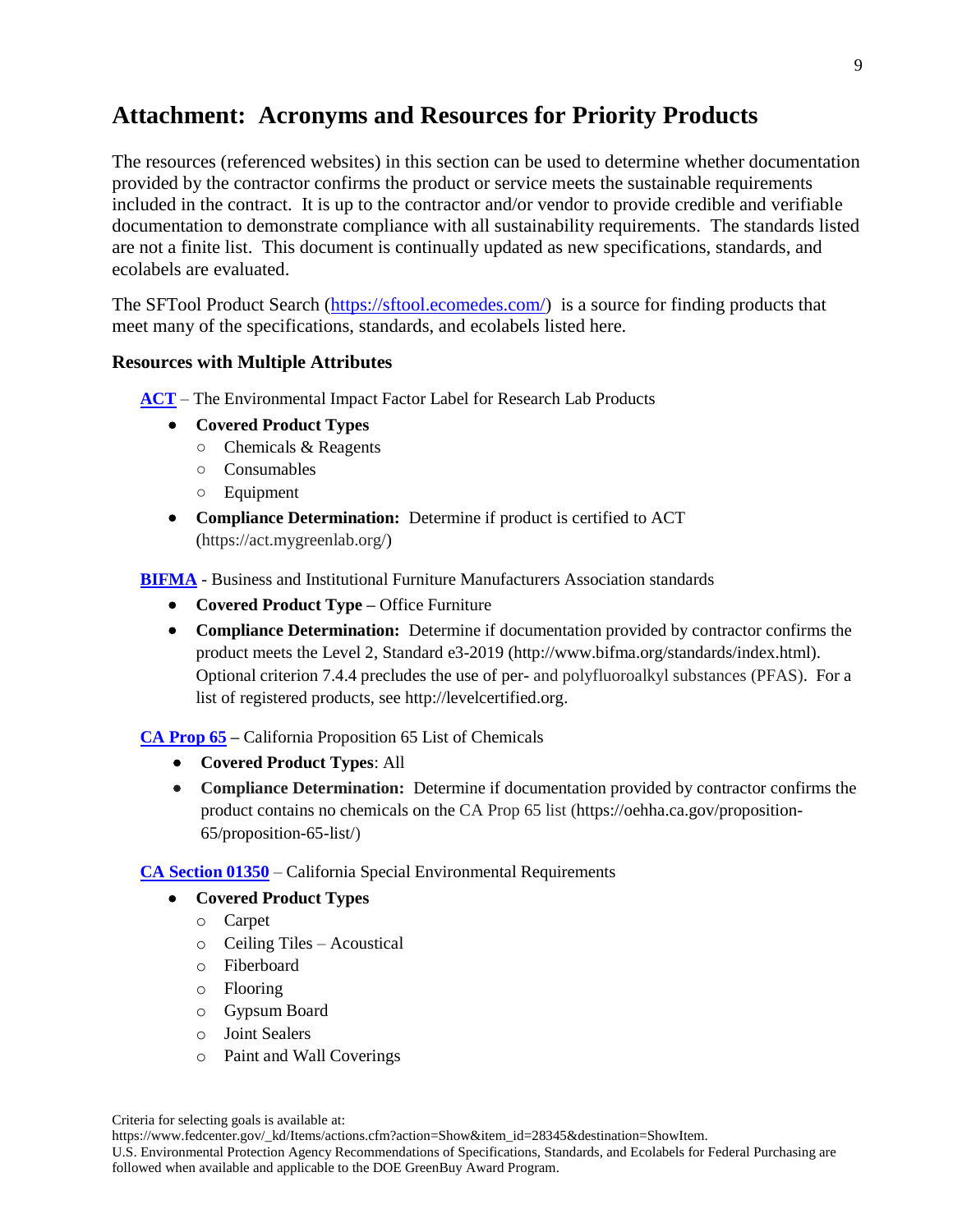• **Compliance Determination:** Determine if documentation provided by contractor confirms the product meets CA Section 01350 [\(http://www.calrecycle.ca.gov/GreenBuilding/Specs/Section01350/Block225Spec.pdf\)](http://www.calrecycle.ca.gov/GreenBuilding/Specs/Section01350/Block225Spec.pdf)

**CDC** – Centers for Disease Control and Prevention, Food Service Guidelines for Federal Facilities

- **Covered Product Type –** Food, Products, Practices
- **Compliance Determination:** Determine if documentation provided by contractor confirms the food service aligns with the CDC Food Service Guidelines for Federal Facilities at least at the standard level

(https://www.cdc.gov/obesity/downloads/guidelines\_for\_federal\_concessions\_and\_vending\_ope rations.pdf)

- **CEH** Center for Environmental Health
	- **Applicable Covered Product Types**
		- o Foodware

Guide: [https://www.ceh.org/wp-content/uploads/2019/05/CEH-Disposable-Foodware-](https://www.ceh.org/wp-content/uploads/2019/05/CEH-Disposable-Foodware-Report-final-1.31.pdf)[Report-final-1.31.pdf](https://www.ceh.org/wp-content/uploads/2019/05/CEH-Disposable-Foodware-Report-final-1.31.pdf)

Products:

[https://docs.google.com/spreadsheets/d/1sNwuTxMwNMKfLo0B033OblXQzkja5nJwv\\_MN](https://docs.google.com/spreadsheets/d/1sNwuTxMwNMKfLo0B033OblXQzkja5nJwv_MNSEcr6HM/edit#gid=635578363) [SEcr6HM/edit#gid=635578363](https://docs.google.com/spreadsheets/d/1sNwuTxMwNMKfLo0B033OblXQzkja5nJwv_MNSEcr6HM/edit#gid=635578363) This CEH products list shows the foodware that does and does not contain fluorine chemicals—PFAS.

o Furniture

Guide: https://www.ceh.org/safer\_office/

● **Compliance Determination:** Determine if documentation provided by contractor confirms the product meets the Center for Environmental Health specifications in their guidelines. )

**Clear Roads** – Clear Roads Snow and Ice Control Chemicals Products Specifications and Test Protocols

- **Covered Product Type –** De-icer
- **Compliance Determination:** Determine if documentation provided by contractor confirms the product meets the Clear Roads specifications (https://clearroads.org/wp-content/uploads/12-10- Final-CR-SPECS-wCategory4.pdf) and is on the Qualified Products List (https://clearroads.org/wp-content/uploads/QPL\_Updated-July-10-2019.pdf).

**Cradle2Cradle** – Cradle to Cradle Certified Product Standard

## ● **Applicable Covered Product Types**

- Adhesives (floor only)
- Carpet
- Ceiling Tiles Acoustical
- Cleaners
- Construction Materials
- Custodial Supplies
- Flooring
- Furniture
- Operations/Fleet/Shipping/Shop Materials
- Paint

Criteria for selecting goals is available at:

[https://www.fedcenter.gov/\\_kd/Items/actions.cfm?action=Show&item\\_id=28345&destination=ShowItem.](https://www.fedcenter.gov/_kd/Items/actions.cfm?action=Show&item_id=28345&destination=ShowItem)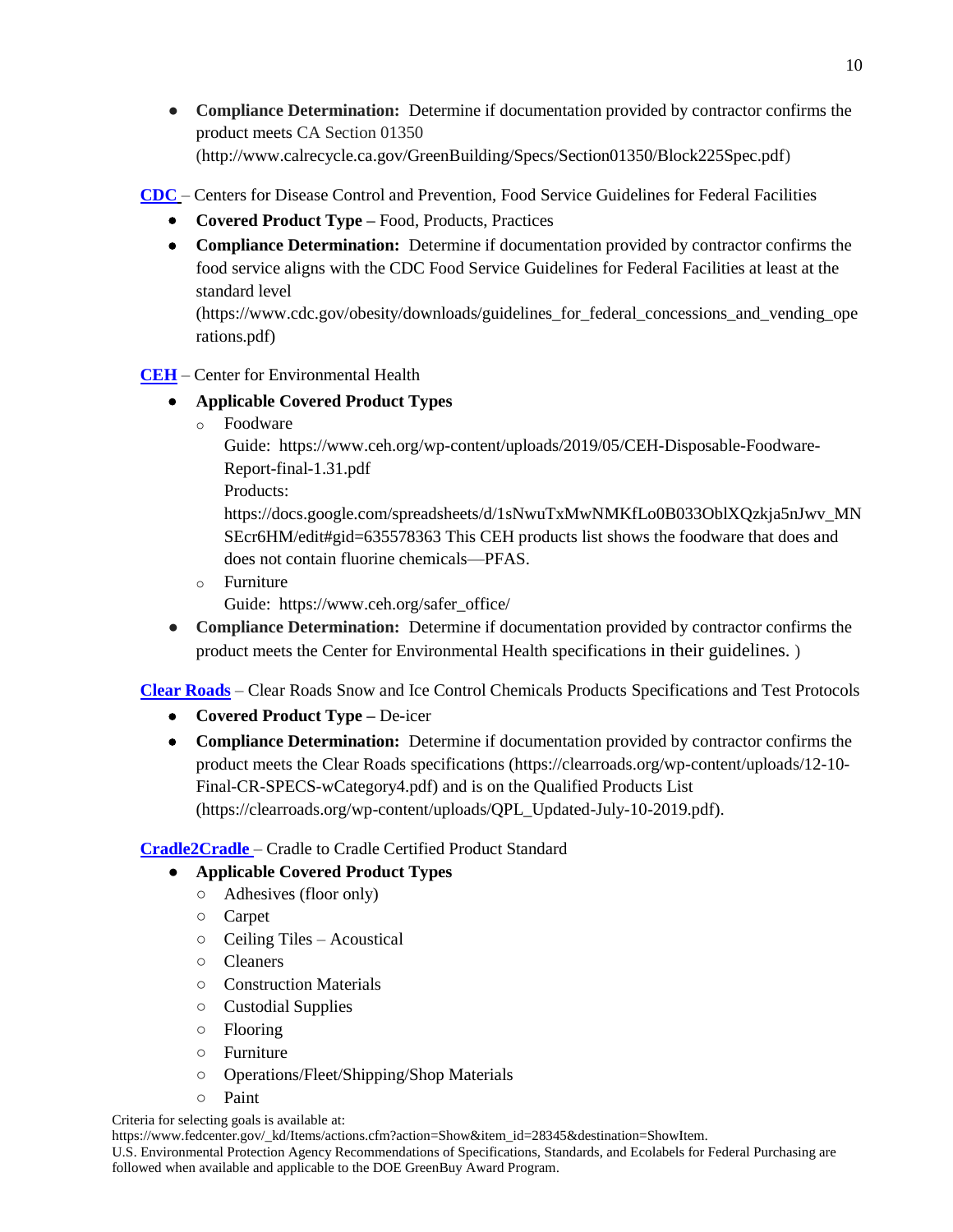• **Compliance Determination:** Determine if documentation provided by contractor confirms the product meets the Cradle2Cradle standard (https://cdn.c2ccertified.org/resources/STD\_C2C\_Certified\_V4.0\_FINAL\_101921.pdf). The Cradle2Cradle standard allows no organohalogen substances (such as per- and polyfluoroalkyl substances--PFASs) above relevant thresholds at the lowest (bronze) level of certification and requires upholding human rights and applying fair and equitable business practices. For a list of registered products, see http://www.c2ccertified.org/products/registry.

## **CRI –** CRI Green Label Plus

- **Covered Service Types**:
	- o Adhesives
	- o Carpet
	- o Carpet Cushions
- **Compliance Determination**: Determine if documentation provided by contractor confirms the product is labeled CRI Green Label Plus

Test Protocol (https://carpet-rug.org/testing/green-label-plus/testing-protocol-and-requirements/) Labeled Adhesives (https://carpet-rug.org/testing/green-label-plus/adhesive-products/)

**DfE** – Design for the Environment

- **Covered Service Types**: Disinfectants
- **Compliance Determination:** Determine if documentation provided by contractor confirms the disinfectant is certified [\(www.epa.gov/pesticide-labels/dfe-certified-disinfectants\)](http://www.epa.gov/pesticide-labels/dfe-certified-disinfectants)

**Ecowise** - Ecowise Certified Standards for IPM Certification in Structural Pest Management

- **Covered Service Types**: Integrated Pest Management (Branch 2 General Pests only)
- **Compliance Determination:** Determine if documentation provided by contractor confirms the service is certified by Ecowise

Standard (http://www.ecowisecertified.org/pdf/ecowise\_standards.pdf) Certified Services (http://www.ecowisecertified.org/ecowise\_find.html).

**EPA** – U.S. Environmental Protection Agency Food Recovery Challenge

- **Covered Product Type –** Food
- **Compliance Determination:** Determine if documentation provided by contractor confirms the contractor is on the EPA Food Recovery Challenge list (http://www.epa.gov/epawaste/conserve/smm/foodrecovery/participants.htm). To become an EPA Food Recovery Challenge participant, see http://www.epa.gov/smm/foodrecovery/joinnow.htm
- **EPD** Environmental Product Declaration Type III
	- **Covered Product Types –** Numerous
	- **Compliance Determination:** Determine if documentation provided by contractor confirms the material has a third-party certified, product and facility specific environmental product declaration, which is based on ISO 14025 (https://www.iso.org/standard/38131.html). To identify available Type III, third-party certified, product and facility specific environmental product declarations, use the EC3 Tool [\(buildingtransparency.org\)](http://buildingtransparency.org/).

[https://www.fedcenter.gov/\\_kd/Items/actions.cfm?action=Show&item\\_id=28345&destination=ShowItem.](https://www.fedcenter.gov/_kd/Items/actions.cfm?action=Show&item_id=28345&destination=ShowItem)

U.S. Environmental Protection Agency Recommendations of Specifications, Standards, and Ecolabels for Federal Purchasing are followed when available and applicable to the DOE GreenBuy Award Program.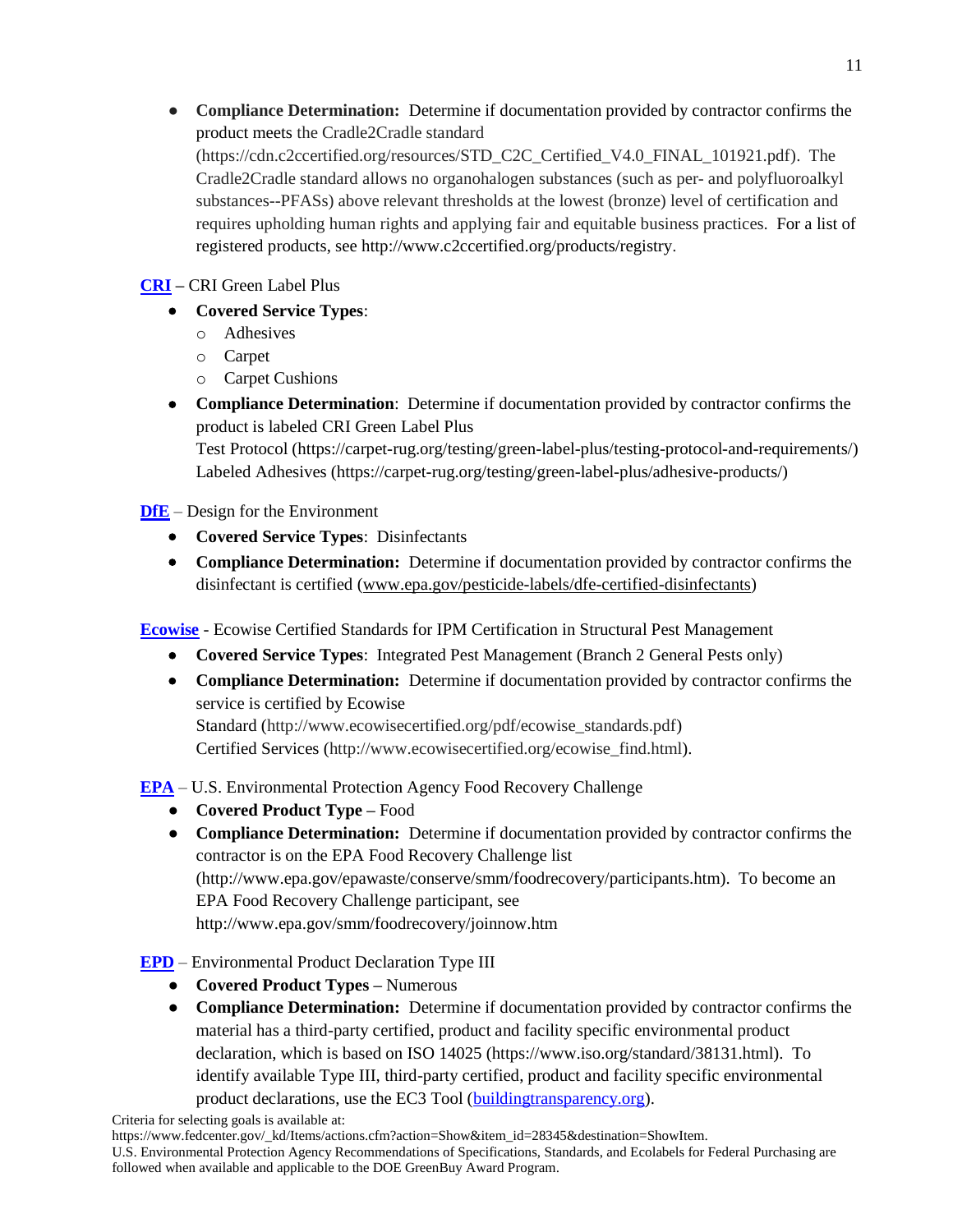**EPEAT** – Green Electronics Council's Electronic Product Environmental Assessment Tool

- **Covered Product Types**
	- Computers and Displays (includes desktops, integrated, monitors, notebooks, small-scale servers, signage displays, tablets, thin clients, workstations)
	- Imaging Equipment (copiers, fax machines, printers, scanners, etc.)
	- Mobile Phones
	- Photovoltaic Modules
	- Servers Enterprise (includes blades, multi-node, pedestal, and rack-mounted)
	- Televisions
- **Compliance Determination:** Determine if documentation provided by contractor confirms the product is an active EPEAT registered product on the EPEAT Registry. The computer, photovoltaic module, and server standards to which EPEAT registers equipment have social responsibility criteria. The EPEAT website contains a list of active registered products (https://epeat.net/).

## **Fair Trade** – Agricultural Production Standard

## ● **Applicable Covered Product Types**

- Beans and grains
- Clothing
- Cocoa
- Coffee
- Flowers and Plants
- Fruits and Vegetables
- Herbs and Spices
- Honey
- Multi-Ingredient Foods
- Nuts and Oilseeds
- Seafood
- Sugar
- Tea
- **Compliance Determination:** Determine if documentation provided by contractor confirms via product label or other language that product is Fair Trade certified. The Fair Trade website contains a list of certified products (http://fairtradeusa.org/products-partners).

## **GECA** – Good Environmental Choice Australia standards

## ● **Covered Product Types**

- Adhesives, Fillers, Sealants
- Bags
- Carpet
- Cleaning Products and Services
- Concrete
- Detergents Dishwasher
- Flooring
- Furniture
- Insulation

#### Criteria for selecting goals is available at:

[https://www.fedcenter.gov/\\_kd/Items/actions.cfm?action=Show&item\\_id=28345&destination=ShowItem.](https://www.fedcenter.gov/_kd/Items/actions.cfm?action=Show&item_id=28345&destination=ShowItem)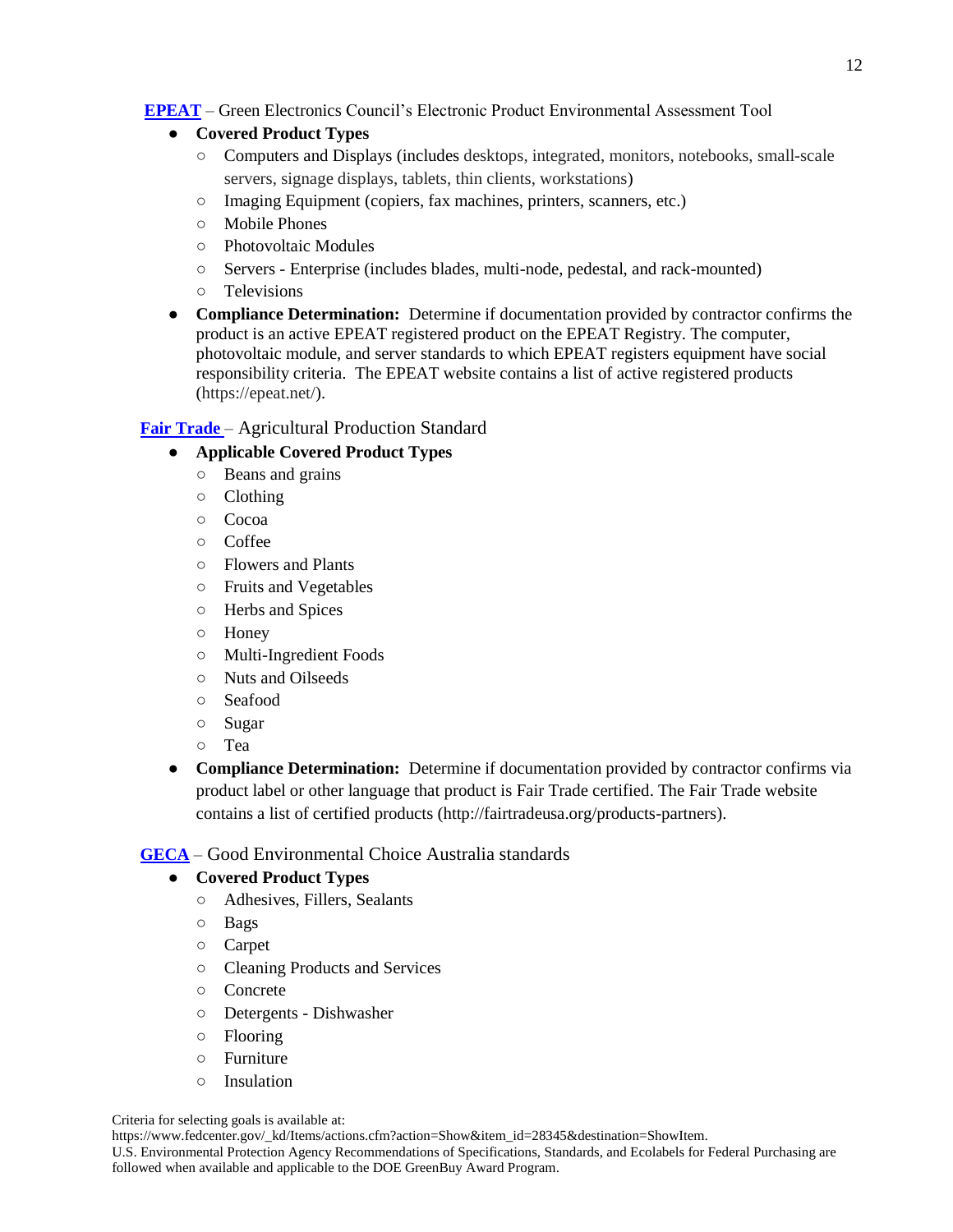- Paint
- Panel Boards
- Paper Office
- Paper Sanitary
- Steel
- **Compliance Determination:** Determine if documentation provided by contractor confirms via product label or other language that product is GECA certified.
	- o Standard: http://www.geca.eco/wp-content/uploads/2017/08/Floor-Coverings-GECA-25- 2017-v2.0i.pdf Short-chain (<13 C) chlorinated organic flame retardants, their functional derivatives or in-situ precursors must not be added to finished products, their component parts or be used at any stage of the manufacturing process, including as preparatory agents, cleaners or degreasers in the production facility.
	- o Certified Products: http://geca.eco/product-finder/

## **Green Lab** – Green Lab certification

- **Covered Service Types**: Research lab certification
- **Compliance Determination:** Have at least one research labs at your facility certified (https://www.mygreenlab.org/green-lab-certification.html)

**Green Seal** – Green Seal, Inc. standards

- **Covered Product Types**
	- Cleaning Products and Services
	- Construction Materials and Equipment
	- Dishwasher Detergent
	- Hand Soaps
	- Hotels and Lodging
	- Napkins, Paper Towels, Tissues
	- Paints and Coatings
	- Parts Washer Solution
	- Printing and Writing Paper
	- Restaurants and Food Service
- **Compliance Determination:** Determine if documentation provided by contractor confirms via product label or other language that product is Green Seal certified. The Green Seal website contains a list of certified products [\(www.greenseal.org\)](http://www.greenseal.org/).

**Green Shield** – Green Shield Integrated Pest Management Certification of Facilities

- **Covered Service Types**: Integrated Pest Management
- **Compliance Determination:** Have your facility certified or determine if documentation provided by contractor confirms the service is on the Green Shield list: Standard (http://www.greenshieldcertified.org/wp-content/uploads/2018/06/Green-Shield-Certified-for-Facilities-Standards-Form-V1.2-Current.pdf)

Certified Services (http://www.greenshieldcertified.org/find-a-provider/).

## **Healthier Hospitals** – Furniture and Materials that Meet the Healthier Hospitals Healthy Interiors Goal

## **Covered Product Types**

- Furniture
- Criteria for selecting goals is available at:

[https://www.fedcenter.gov/\\_kd/Items/actions.cfm?action=Show&item\\_id=28345&destination=ShowItem.](https://www.fedcenter.gov/_kd/Items/actions.cfm?action=Show&item_id=28345&destination=ShowItem)

U.S. Environmental Protection Agency Recommendations of Specifications, Standards, and Ecolabels for Federal Purchasing are followed when available and applicable to the DOE GreenBuy Award Program.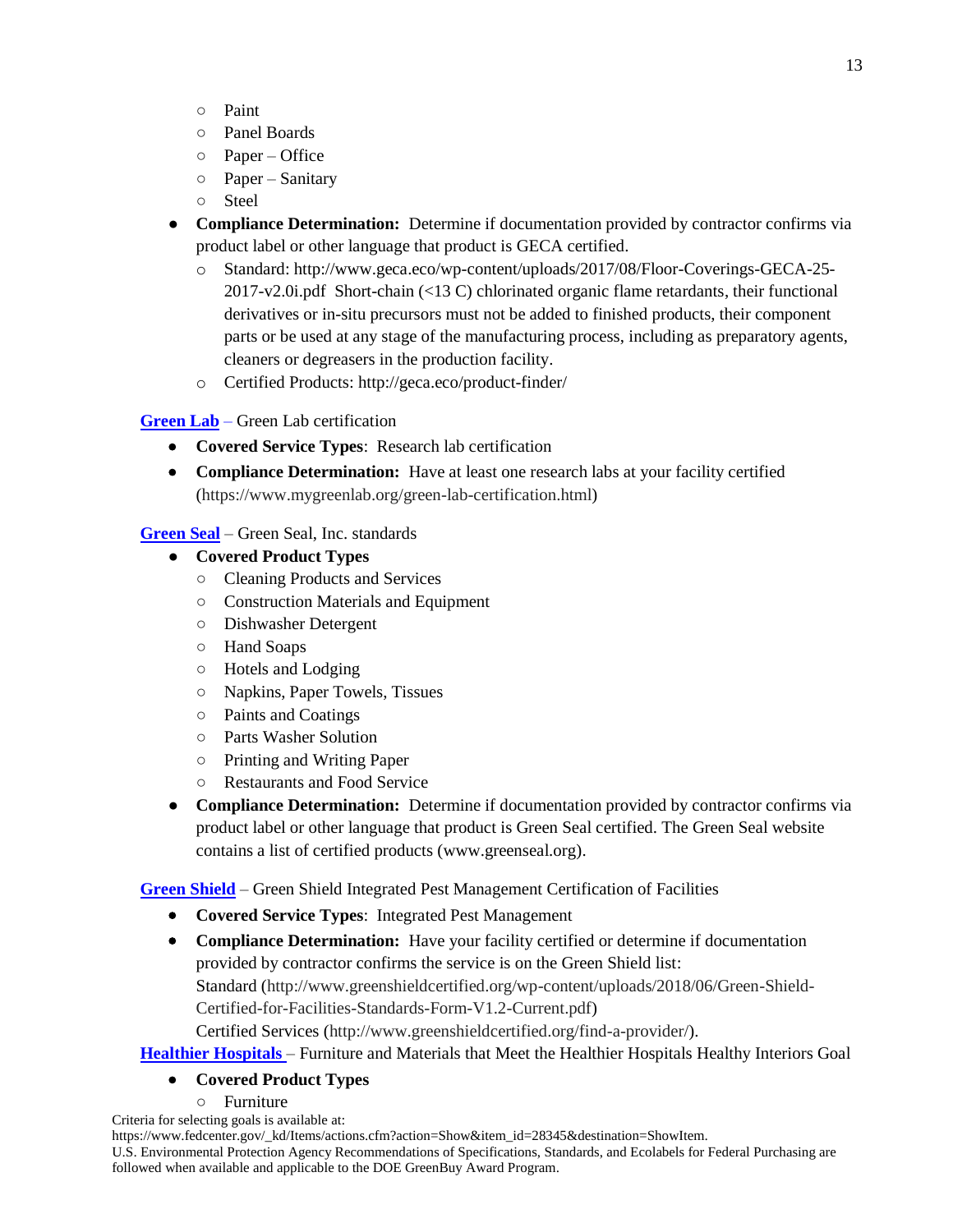- Textiles
- **Compliance Determination:** Determine if documentation provided by contractor confirms the furniture meets the Healthier Hospitals criteria: Guidance (https://practicegreenhealth.org/sites/default/files/2021- 11/HH%20Healthy%20Interiors%20Guidance%20- %20Version%202.3%20%28March%202020%29.pdf) To be certified, furniture must not contain per- and polyfluorinated compounds (PFAS). Certified list (https://noharm-uscanada.org/content/us-canada/list-furniture-and-materials-meethealthy-interiors-criteria).

## **LEED** - U.S. Green Building Council's Leadership in Energy and Environmental Design standards

- **Covered Product Types -** Numerous
- **Compliance Determination:** Determine if documentation provided by contractor confirms the product meets the minimum LEED (third-party certification of structures) requirements for Existing Buildings Operations & Maintenance (https://www.usgbc.org/resources/leed-v4 building-operations-and-maintenance-current-version) or New Construction (https://www.usgbc.org/resources/leed-v4-building-design-and-construction-current-version).

**MPI** - Master Painters Institute, Inc. Extreme Green Performance Standard

- **Covered Product Types –** Paints & Coatings
- **Compliance Determination:** Determine if documentation provided by contractor confirms the product meets the minimum MPI Extreme Green Performance Standard [\(http://www.paintinfo.com/MPInews/ExtremeGreen\\_Jan2010.shtml\)](http://www.paintinfo.com/MPInews/ExtremeGreen_Jan2010.shtml), which specifies compliance with Green Performance Standard (GPS-1-12 and GPS-2-12) requirements [\(http://www.paintinfo.com/GPS/GPS-01%20GPS-2%20Oct%202012.pdf\)](http://www.paintinfo.com/GPS/GPS-01%20GPS-2%20Oct%202012.pdf) and the Collaborative for High Performance Schools (CHPS) emissions requirements. For quick identification, the product will be on the MPI Approved Product list with an "X-Green" designation. All X-Green products are listed on the MPI website at http://www.specifypaint.com/APL/paintinfo\_APL\_new/ProductIdxByMPInum.asp

**NSF** - NSF International

- **Covered Product Type –** Numerous including
	- Carpet
	- o Flooring
	- o Photovoltaic Modules
	- o Servers
- **Compliance Determination:** Determine if documentation provided by contractor confirms the product meets the minimum NSF International standards requirements (http://info.nsf.org/Certified/Sustain/listings.asp). A manufacturer shall receive one point for documenting that the product does not contain fluorotelomers based on C8 (perfluorooctanoic acid--PFOA) or higher fluorocarbon chemistries (Criterion 6.3.1 of the NSF/ANSI 140 – 2015 Sustainability Assessment for Carpet).

Criteria for selecting goals is available at:

[https://www.fedcenter.gov/\\_kd/Items/actions.cfm?action=Show&item\\_id=28345&destination=ShowItem.](https://www.fedcenter.gov/_kd/Items/actions.cfm?action=Show&item_id=28345&destination=ShowItem)

U.S. Environmental Protection Agency Recommendations of Specifications, Standards, and Ecolabels for Federal Purchasing are followed when available and applicable to the DOE GreenBuy Award Program.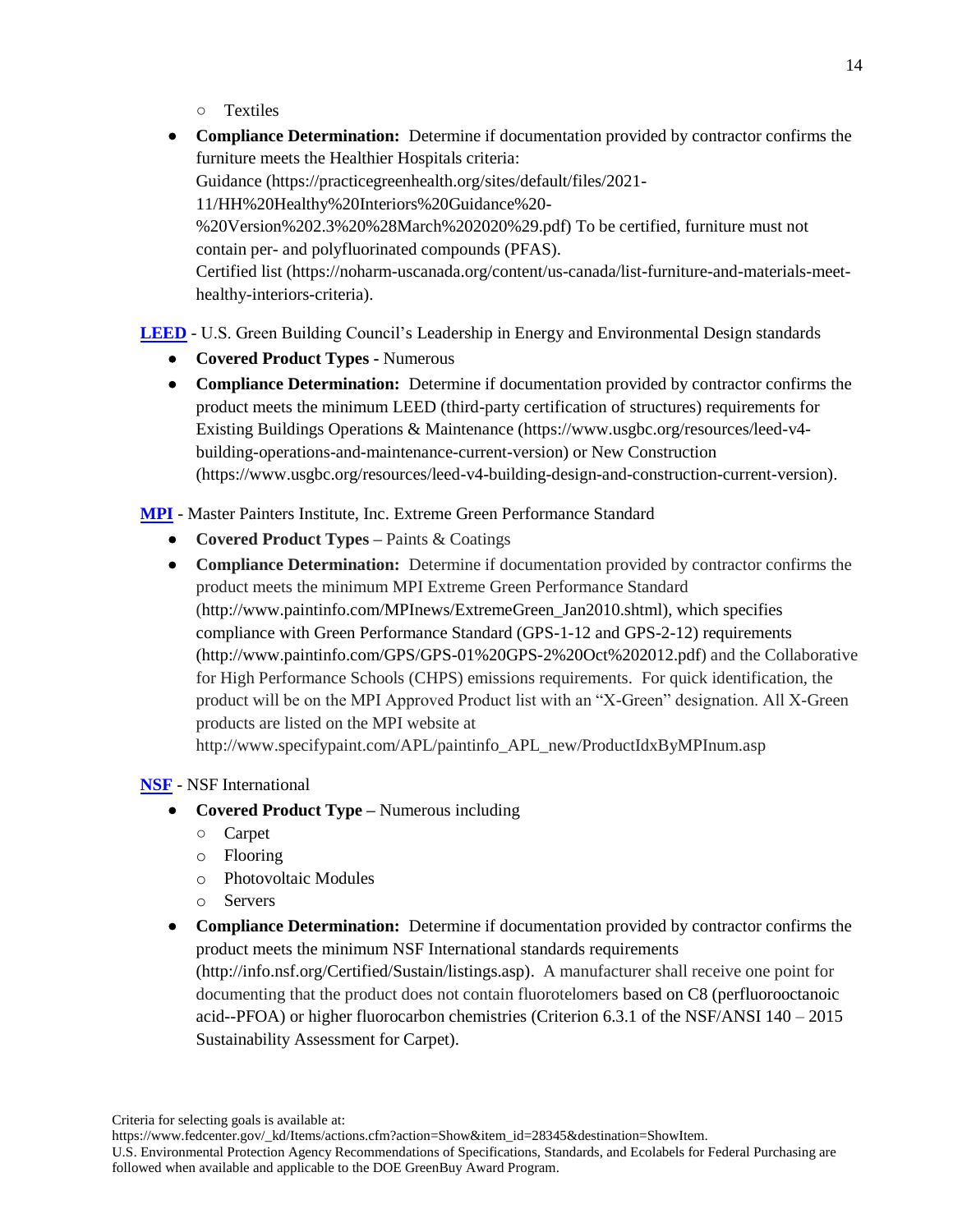**Pollinator Friendly** – Pollinator-Friendly Best Management Practices for Federal Lands

- **Covered Product Type –** Pollinators
- **Compliance Determination:** Determine if practices align with the Pollinator-Friendly Best Management Practices for Federal Lands (https://www.fs.fed.us/wildflowers/pollinators/BMPs/documents/PollinatorFriendlyBMPsFedera lLandsDRAFT05152015.pdf).

**RoHS** – European Union Restriction of Hazardous Substances Directive

- **Covered Product Type:** Electronic and Electrical Equipment
- **Compliance Determination:** Determine if documentation provided by contractor confirms the product meets the Restriction of Hazardous Substances (https://www.rohsguide.com/).
- **RPN** Responsible Purchasing Network Specifications
	- **Covered Product Type:** 
		- Buyer Bee-Ware guidelines http://www.responsiblepurchasing.org/purchasing\_guides/bee\_friendly\_purchasing/foe\_rpn\_ bee\_friendly\_purchasing\_guide.pdf
		- De-Icer guidelines [http://www.responsiblepurchasing.org/purchasing\\_guides/deicers/naspo\\_rpn\\_deicers\\_purcha](http://www.responsiblepurchasing.org/purchasing_guides/deicers/naspo_rpn_deicers_purchasing_guide.pdf) sing guide.pdf)
		- Disinfectant guidelines [http://www.sfenvironment.org/sites/default/files/fliers/files/sfe\\_th\\_safer\\_products\\_and\\_pract](http://www.sfenvironment.org/sites/default/files/fliers/files/sfe_th_safer_products_and_practices_for_disinfecting.pdf) [ices\\_for\\_disinfecting.pdf](http://www.sfenvironment.org/sites/default/files/fliers/files/sfe_th_safer_products_and_practices_for_disinfecting.pdf)
		- Food Purchasing guidelines http://www.responsiblepurchasing.org/purchasing\_guides/food/climate\_friendly\_food\_purch asing.pdf?utm\_source=Spring+2018+Newsletter&utm\_campaign=Spring+2018+Newsletter &utm\_medium=email
		- Foodware guidelines http://responsiblepurchasing.org/purchasing\_guides/food\_service\_ware/index.php
		- Rechargeable batteries and battery chargers Guidelines: [http://www.sfapproved.org/sites/default/files/files/general](http://www.sfapproved.org/sites/default/files/files/general-files/sfa_report_RPN_CHARGING%20AHEAD%20Report.pdf)[files/sfa\\_report\\_RPN\\_CHARGING%20AHEAD%20Report.pdf](http://www.sfapproved.org/sites/default/files/files/general-files/sfa_report_RPN_CHARGING%20AHEAD%20Report.pdf)
	- **Compliance Determination:** Determine if documentation provided by contractor confirms the product meets the Responsible Purchasing Network specifications.

**[Safer Choice](http://energy.gov/eere/femp/covered-product-categories)** - U.S. Environmental Protection Agency's Safer Choice program (formerly known as Design for the Environment)

- **Covered Product Types**
	- Car Care
	- Cleaners
	- Degreasers
	- De-icers
	- Dishwasher Detergent
	- Dust Control
	- Fire Fighting Foams

Criteria for selecting goals is available at:

[https://www.fedcenter.gov/\\_kd/Items/actions.cfm?action=Show&item\\_id=28345&destination=ShowItem.](https://www.fedcenter.gov/_kd/Items/actions.cfm?action=Show&item_id=28345&destination=ShowItem)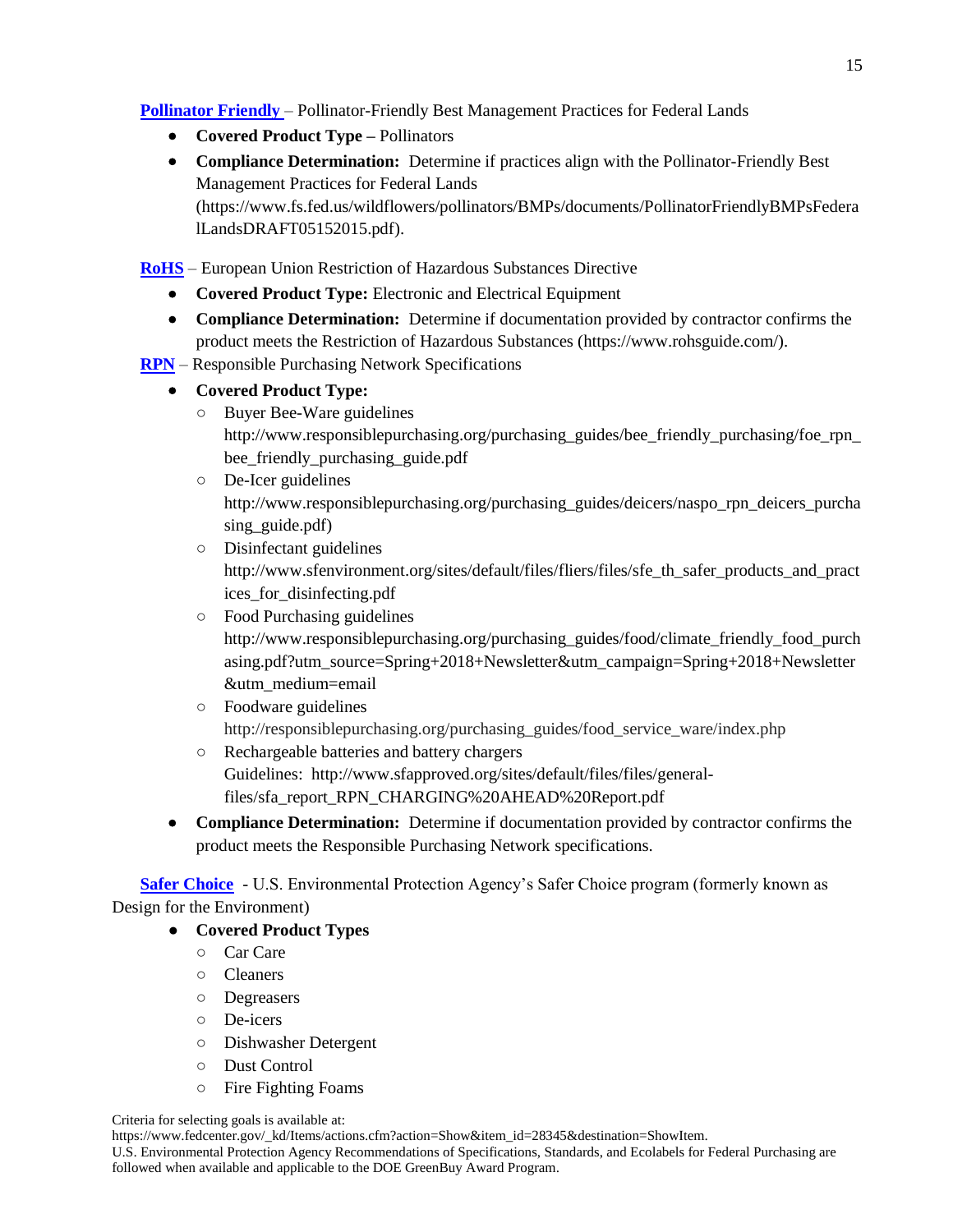- Floor Care
- Heating & Cooling Maintenance
- Laundry and Dish Detergents
- Odor removers
- Other
- **Compliance Determination:** Determine if documentation provided by contractor confirms via product label or other language indicating the product has the Safer Choice label (https://www.epa.gov/saferchoice).
- **SPLC** Sustainable Purchasing Leadership Council
	- **Covered Product Types**
		- Food and Beverage (https://www.sustainablepurchasing.org/doepromo2019/ Password: DOEPROMO2019)
		- Food Service Ware (https://www.sustainablepurchasing.org/wpcontent/uploads/2020/02/2020\_Purchasing\_Recommendations\_Sustainable\_FSW.pdf) This Food Service Ware Guide focuses on avoiding a class of chemicals known as per- and polyfluoroalkyl substances (PFAS).
	- **Compliance Determination:** Determine if documentation provided by contractor confirms the product aligns with the SPLC Food and Beverage Guidance.

**STMC** - International Imaging Technology Council's Standardized Test Methods Committee

- **Covered Product Type –** Remanufactured Cartridges
- **Compliance Determination:** Determine if documentation provided by contractor confirms the product manufacturer is STMC certified [\(http://www.i-itc.org/vendors.html\)](http://www.i-itc.org/vendors.html).

**UL** – Underwriters Laboratories Environmental Standards

● **Covered Product Types –** Numerous

| o UL 126 Plastic Trash Bags (formerly EcoLogo 126)                                    |
|---------------------------------------------------------------------------------------|
| Standard: http://www.comm-2000.com/ProductDetail.aspx?UniqueKey=24209                 |
| Products: https://spot.ul.com/main-                                                   |
| app/products/catalog/?keywords=&filter=Standard%2520Number:UL%2520126%2520-           |
| %25202012%2520Standard%2520for%2520Sustainability%2520for%2520Plastic%2520Film%2520   |
| Products                                                                              |
| o UL 175 Toilet Tissue (formerly EcoLogo 82)                                          |
| Standard: http://www.comm-2000.com/ProductDetail.aspx?UniqueKey=27249                 |
| Products: https://spot.ul.com/main-                                                   |
| app/products/catalog/?keywords=&filter=Standard%2520Number:UL%2520175%2520Standard%25 |
| 20for%2520Sustainability%2520for%2520Sanitary%2520Paper%2520Products                  |
| o UL 2759 General Cleaner (formerly EcoLogo 146)                                      |
| Standard: http://www.comm-2000.com/ProductDetail.aspx?UniqueKey=23384                 |
| Products: https://spot.ul.com/main-                                                   |
| app/products/catalog/?keywords=&filter=Standard%2520Number:UL%25202759%2520-          |
| %25202011%2520Standard%2520for%2520the%2520Sustainability%2520for%2520Hard%2520Surf   |

Criteria for selecting goals is available at:

[ace%2520Cleaners](https://spot.ul.com/main-app/products/catalog/?keywords=&filter=Standard%2520Number:UL%25202759%2520-%25202011%2520Standard%2520for%2520the%2520Sustainability%2520for%2520Hard%2520Surface%2520Cleaners)

[https://www.fedcenter.gov/\\_kd/Items/actions.cfm?action=Show&item\\_id=28345&destination=ShowItem.](https://www.fedcenter.gov/_kd/Items/actions.cfm?action=Show&item_id=28345&destination=ShowItem)

U.S. Environmental Protection Agency Recommendations of Specifications, Standards, and Ecolabels for Federal Purchasing are followed when available and applicable to the DOE GreenBuy Award Program.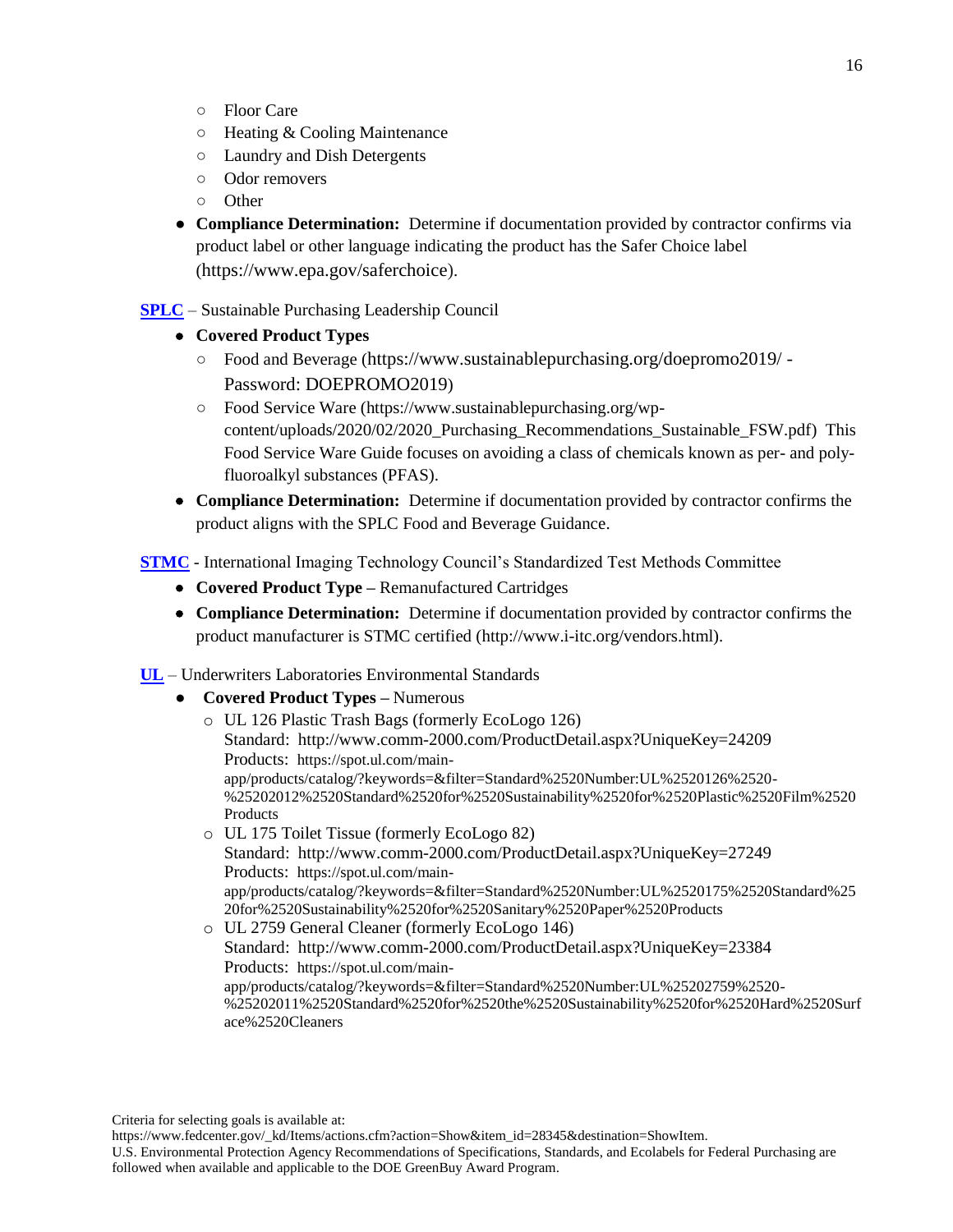o UL 2762 Adhesives (formerly EcoLogo 46) Standard: <http://www.comm-2000.com/ProductDetail.aspx?UniqueKey=23406> Products: [https://spot.ul.com/main](https://spot.ul.com/main-app/products/catalog/?keywords=&filter=Standard%2520Number:UL%25202762%2520-%25202011%2520Standard%2520for%2520the%2520Sustainability%2520for%2520Adhesives)[app/products/catalog/?keywords=&filter=Standard%2520Number:UL%25202762%2520-](https://spot.ul.com/main-app/products/catalog/?keywords=&filter=Standard%2520Number:UL%25202762%2520-%25202011%2520Standard%2520for%2520the%2520Sustainability%2520for%2520Adhesives) [%25202011%2520Standard%2520for%2520the%2520Sustainability%2520for%2520Adhesi](https://spot.ul.com/main-app/products/catalog/?keywords=&filter=Standard%2520Number:UL%25202762%2520-%25202011%2520Standard%2520for%2520the%2520Sustainability%2520for%2520Adhesives) [ves](https://spot.ul.com/main-app/products/catalog/?keywords=&filter=Standard%2520Number:UL%25202762%2520-%25202011%2520Standard%2520for%2520the%2520Sustainability%2520for%2520Adhesives) o UL 2771 Copy Paper (formerly EcoLogo 077) Standard: <http://www.comm-2000.com/ProductDetail.aspx?UniqueKey=23431> Products: [https://spot.ul.com/main](https://spot.ul.com/main-app/products/catalog/?keywords=&filter=Standard%2520Number:UL%25202771%2520-%25202011%2520Standard%2520for%2520the%2520Sustainability%2520for%2520Paper%2520Products)[app/products/catalog/?keywords=&filter=Standard%2520Number:UL%25202771%2520-](https://spot.ul.com/main-app/products/catalog/?keywords=&filter=Standard%2520Number:UL%25202771%2520-%25202011%2520Standard%2520for%2520the%2520Sustainability%2520for%2520Paper%2520Products) [%25202011%2520Standard%2520for%2520the%2520Sustainability%2520for%2520Paper](https://spot.ul.com/main-app/products/catalog/?keywords=&filter=Standard%2520Number:UL%25202771%2520-%25202011%2520Standard%2520for%2520the%2520Sustainability%2520for%2520Paper%2520Products) [%2520Products](https://spot.ul.com/main-app/products/catalog/?keywords=&filter=Standard%2520Number:UL%25202771%2520-%25202011%2520Standard%2520for%2520the%2520Sustainability%2520for%2520Paper%2520Products) o UL 2777 Floor Cleaner (formerly EcoLogo 147) Standard: <http://www.comm-2000.com/ProductDetail.aspx?UniqueKey=23607> Products: [https://spot.ul.com/main](https://spot.ul.com/main-app/products/catalog/?keywords=&filter=Standard%2520Number:UL%25202777%2520-%25202011%2520Standard%2520for%2520the%2520Sustainability%2520for%2520Hard%2520Floor%2520Care%2520Products)[app/products/catalog/?keywords=&filter=Standard%2520Number:UL%25202777%2520-](https://spot.ul.com/main-app/products/catalog/?keywords=&filter=Standard%2520Number:UL%25202777%2520-%25202011%2520Standard%2520for%2520the%2520Sustainability%2520for%2520Hard%2520Floor%2520Care%2520Products) [%25202011%2520Standard%2520for%2520the%2520Sustainability%2520for%2520Hard%](https://spot.ul.com/main-app/products/catalog/?keywords=&filter=Standard%2520Number:UL%25202777%2520-%25202011%2520Standard%2520for%2520the%2520Sustainability%2520for%2520Hard%2520Floor%2520Care%2520Products) [2520Floor%2520Care%2520Products](https://spot.ul.com/main-app/products/catalog/?keywords=&filter=Standard%2520Number:UL%25202777%2520-%25202011%2520Standard%2520for%2520the%2520Sustainability%2520for%2520Hard%2520Floor%2520Care%2520Products) o UL 2784 Hand Cleaner (formerly EcoLogo 104) Standard: <http://www.comm-2000.com/ProductDetail.aspx?UniqueKey=23404> Products: [https://spot.ul.com/main](https://spot.ul.com/main-app/products/catalog/?keywords=&filter=Standard%2520Number:UL%25202784%2520-%25202011%2520Standard%2520for%2520Sustainability%2520for%2520Hand%2520Cleaners)[app/products/catalog/?keywords=&filter=Standard%2520Number:UL%25202784%2520-](https://spot.ul.com/main-app/products/catalog/?keywords=&filter=Standard%2520Number:UL%25202784%2520-%25202011%2520Standard%2520for%2520Sustainability%2520for%2520Hand%2520Cleaners) [%25202011%2520Standard%2520for%2520Sustainability%2520for%2520Hand%2520Clea](https://spot.ul.com/main-app/products/catalog/?keywords=&filter=Standard%2520Number:UL%25202784%2520-%25202011%2520Standard%2520for%2520Sustainability%2520for%2520Hand%2520Cleaners) [ners](https://spot.ul.com/main-app/products/catalog/?keywords=&filter=Standard%2520Number:UL%25202784%2520-%25202011%2520Standard%2520for%2520Sustainability%2520for%2520Hand%2520Cleaners) o UL 2792 Parts Wash Solution (formerly EcoLogo 110) Standard: <http://www.comm-2000.com/PurchaseProduct.aspx?UniqueKey=31077> Products: [https://spot.ul.com/main](https://spot.ul.com/main-app/products/catalog/?filter=Standard%2520Number:UL%25202792%2520-%25202012%2520Standard%2520for%2520Sustainability%2520for%2520Cleaning%2520and%2520Degreasing%2520Compounds%253A%2520Biologically-based)[app/products/catalog/?filter=Standard%2520Number:UL%25202792%2520-](https://spot.ul.com/main-app/products/catalog/?filter=Standard%2520Number:UL%25202792%2520-%25202012%2520Standard%2520for%2520Sustainability%2520for%2520Cleaning%2520and%2520Degreasing%2520Compounds%253A%2520Biologically-based) [%25202012%2520Standard%2520for%2520Sustainability%2520for%2520Cleaning%2520and%252](https://spot.ul.com/main-app/products/catalog/?filter=Standard%2520Number:UL%25202792%2520-%25202012%2520Standard%2520for%2520Sustainability%2520for%2520Cleaning%2520and%2520Degreasing%2520Compounds%253A%2520Biologically-based) [0Degreasing%2520Compounds%253A%2520Biologically-based](https://spot.ul.com/main-app/products/catalog/?filter=Standard%2520Number:UL%25202792%2520-%25202012%2520Standard%2520for%2520Sustainability%2520for%2520Cleaning%2520and%2520Degreasing%2520Compounds%253A%2520Biologically-based) o UL 2795 Carpet Cleaner (formerly EcoLogo 148) Standard: <http://www.comm-2000.com/ProductDetail.aspx?UniqueKey=24123> Products: [https://spot.ul.com/main](https://spot.ul.com/main-app/products/catalog/?filter=Standard%2520Number:UL%25202795%2520-%25202012%2520Standard%2520for%2520Sustainability%2520for%2520Carpet%2520and%2520Upholstery%2520Care%2520Products)[app/products/catalog/?filter=Standard%2520Number:UL%25202795%2520-](https://spot.ul.com/main-app/products/catalog/?filter=Standard%2520Number:UL%25202795%2520-%25202012%2520Standard%2520for%2520Sustainability%2520for%2520Carpet%2520and%2520Upholstery%2520Care%2520Products) [%25202012%2520Standard%2520for%2520Sustainability%2520for%2520Carpet%2520and%2520U](https://spot.ul.com/main-app/products/catalog/?filter=Standard%2520Number:UL%25202795%2520-%25202012%2520Standard%2520for%2520Sustainability%2520for%2520Carpet%2520and%2520Upholstery%2520Care%2520Products) [pholstery%2520Care%2520Products](https://spot.ul.com/main-app/products/catalog/?filter=Standard%2520Number:UL%25202795%2520-%25202012%2520Standard%2520for%2520Sustainability%2520for%2520Carpet%2520and%2520Upholstery%2520Care%2520Products) o UL 2818 GREENGUARD Gold (Underwriters Laboratories GREENGUARD Certification Program Method for Chemical Emissions for Building Materials, Finishes and Furnishings) Standard: <http://www.comm-2000.com/PurchaseProduct.aspx?UniqueKey=27251> Product: [https://spot.ul.com/main](https://spot.ul.com/main-app/products/catalog/?filter=Standard%2520Number:UL%25202818%2520-%25202013%2520Gold%2520Standard%2520for%2520Chemical%2520Emissions%2520for%2520Building%2520Materials%252C%2520Finishes%2520and%2520Furnishings)[app/products/catalog/?filter=Standard%2520Number:UL%25202818%2520-](https://spot.ul.com/main-app/products/catalog/?filter=Standard%2520Number:UL%25202818%2520-%25202013%2520Gold%2520Standard%2520for%2520Chemical%2520Emissions%2520for%2520Building%2520Materials%252C%2520Finishes%2520and%2520Furnishings) [%25202013%2520Gold%2520Standard%2520for%2520Chemical%2520Emissions%2520f](https://spot.ul.com/main-app/products/catalog/?filter=Standard%2520Number:UL%25202818%2520-%25202013%2520Gold%2520Standard%2520for%2520Chemical%2520Emissions%2520for%2520Building%2520Materials%252C%2520Finishes%2520and%2520Furnishings) [or%2520Building%2520Materials%252C%2520Finishes%2520and%2520Furnishings](https://spot.ul.com/main-app/products/catalog/?filter=Standard%2520Number:UL%25202818%2520-%25202013%2520Gold%2520Standard%2520for%2520Chemical%2520Emissions%2520for%2520Building%2520Materials%252C%2520Finishes%2520and%2520Furnishings) Further Information: http://greenguard.org/en/CertificationPrograms/CertificationPrograms\_childrenSchools.aspx To access the standards: Once at the URL indicated, click on "Checkout"

Log on with your user name and password (you'll have to set that up if you have not already) Select "Checkout" once again Select "Download PDF" (red box)

Criteria for selecting goals is available at:

[https://www.fedcenter.gov/\\_kd/Items/actions.cfm?action=Show&item\\_id=28345&destination=ShowItem.](https://www.fedcenter.gov/_kd/Items/actions.cfm?action=Show&item_id=28345&destination=ShowItem)

U.S. Environmental Protection Agency Recommendations of Specifications, Standards, and Ecolabels for Federal Purchasing are followed when available and applicable to the DOE GreenBuy Award Program.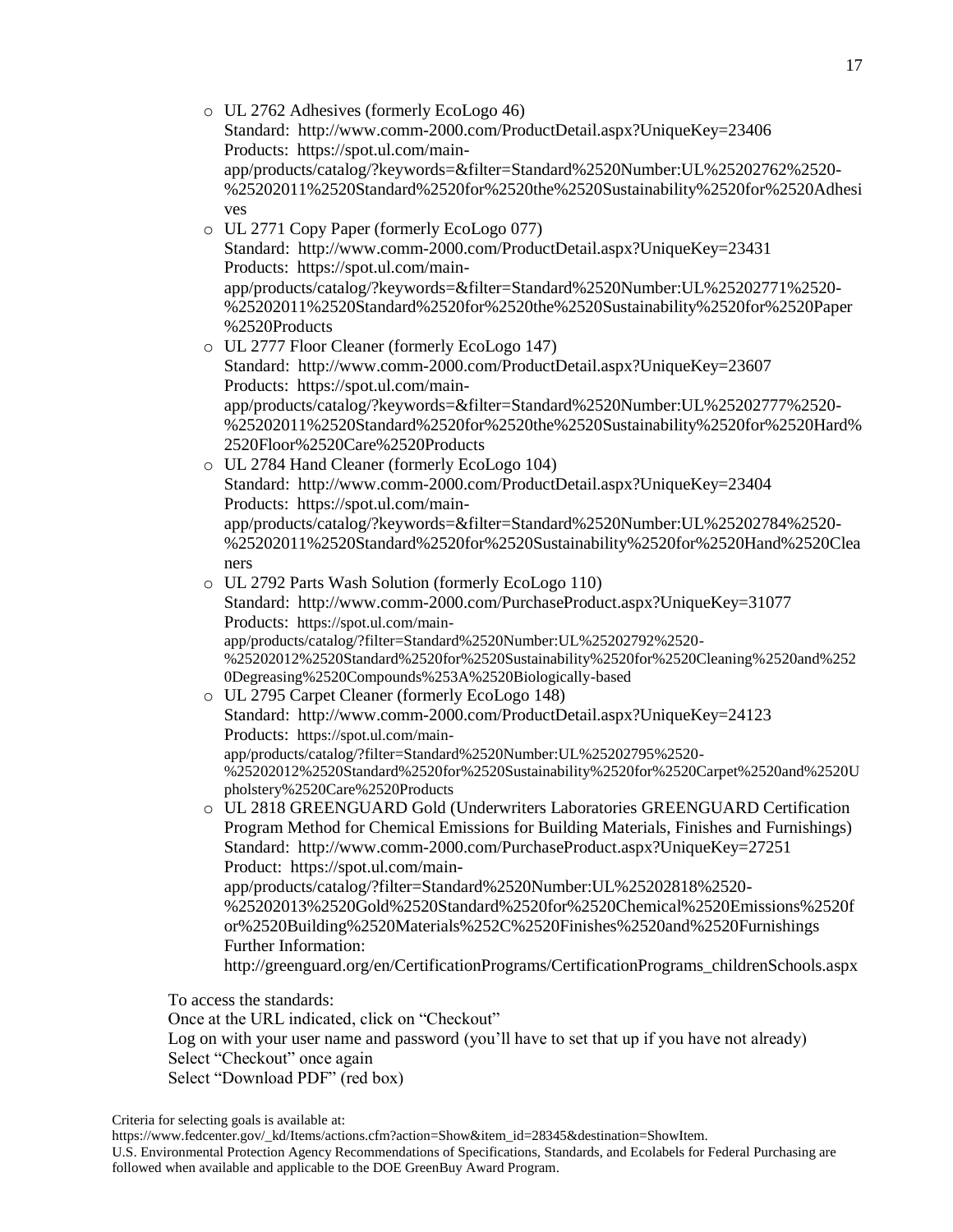Select "Download Standard (red box) Open standard as Adobe Acrobat (pdf) file

● **Compliance Determination:** Determine if documentation provided by contractor confirms via product label or other language that product is UL certified (formerly "EcoLogo" label by Terra Choice and prior to that "Environmental Choice" label).

## **WBDG** – Whole Building Design Guide

- **Covered Product Type –** Numerous including
	- Building
	- o Materials/Furnishings
	- o Photovoltaics
	- o Water Conservation
- **Compliance Determination:** Determine if documentation provided by contractor confirms the minimum requirements for water conservation [\(http://www.wbdg.org/design](http://www.wbdg.org/design-objectives/sustainable/protect-conserve-water)[objectives/sustainable/protect-conserve-water\)](http://www.wbdg.org/design-objectives/sustainable/protect-conserve-water) and for other items [\(http://www.wbdg.org/resources?page=1\)](http://www.wbdg.org/resources?page=1) are met.

## **Resources with Single Attributes**

**Biobased/Mandatory Federal Purchasing** - U.S. Department of Agriculture's standards for biobased content

## ● **Covered Product Types:**

- Cafeteria
- Construction
- Custodial
- Films and Packaging
- Fleet
- Grounds Maintenance
- Lubricants
- Miscellaneous
- Operations and Maintenance
- Shipping
- Solvents
- **Compliance Determination:** Visit the BioPreferred website

[\(http://www.biopreferred.gov/BioPreferred/faces/catalog/Catalog.xhtml\)](http://www.biopreferred.gov/BioPreferred/faces/catalog/Catalog.xhtml) to identify 1) the Federally required percent of biobased content for the product in question and 2) whether that percent has been third-party certified (BioPreferred label).

## **BPI** – Biodegradable Products Institute Certified Products

## ● **Covered Product Types**

- Cups
- Cutlery
- Take Out Containers
- Food Waste Bags
- Yard Waste Bags
- Resins and Coatings

Criteria for selecting goals is available at:

[https://www.fedcenter.gov/\\_kd/Items/actions.cfm?action=Show&item\\_id=28345&destination=ShowItem.](https://www.fedcenter.gov/_kd/Items/actions.cfm?action=Show&item_id=28345&destination=ShowItem)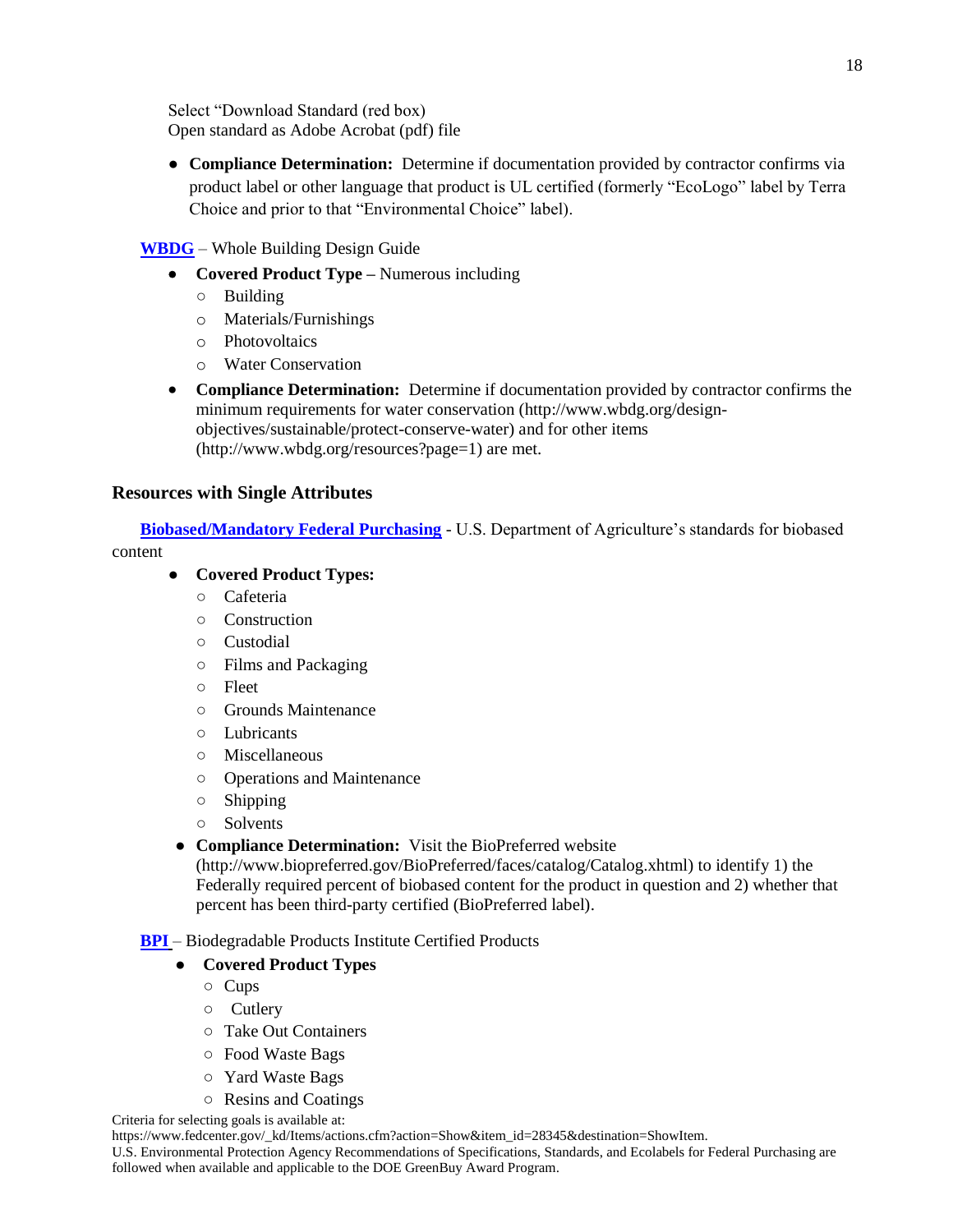**Compliance Determination:** Determine if documentation provided by contractor confirms the product is on the BPI Certified Products list (http://products.bpiworld.org/). BPI allows no organic fluorinated chemicals, such as perfluorinated and polyfluorinated substances, in BPI certified products (https://bpiworld.org/Fluorinated-Chemicals-PFAS).

**CA ATCM 93120** – State of California, Airborne Toxic Control Measure to Reduce Formaldehyde Emissions from Composite Wood Product[s](http://www.epa.gov/epawaste/conserve/tools/cpg/products/index.htm)

- **Covered Product Types**
	- $\circ$  Fiberboard medium density
	- Hardwood Plywood
	- Particleboard
- **Compliance Determination:** Determine if documentation provided by contractor confirms the product complies with CA ATCM 93120 (http://www.arb.ca.gov/regact/2007/compwood07/frofinal.pdf)

## **Climate-Friendly Refrigerants** – Sustainable Purchasing Leadership Council

- **Covered Product Types** 
	- Air Conditioners
	- Commercial Ice Makers
	- Commercial Refrigerators
	- Freezers
	- Heat Pump Water Heaters
	- Lab-Grade Freezers and Refrigerators
	- Refrigerators
	- Vehicle Air Conditioners
	- Vending Machines
- **Compliance Determination:** Determine if documentation provided by contractor confirms via product label or other language that product is ENERGY STAR certified and contains a climatefriendly refrigerant. Verify that information on the Climate-Friendly Refrigerant website (https://www.climatefriendlycooling.com/). All products on the Climate-Friendly Refrigerant website are ENERGY STAR certified.

## **Compost Manufacturing Alliance** – Compostability Testing

## ● **Applicable Covered Product Types**

- Bags
- Bowls
- Clamshells
- Coffee Pods
- Coffee Sleeves
- Containers take out
- Cups
- Drink Carriers
- Food Trays
- Gloves
- Napkins

Criteria for selecting goals is available at:

[https://www.fedcenter.gov/\\_kd/Items/actions.cfm?action=Show&item\\_id=28345&destination=ShowItem.](https://www.fedcenter.gov/_kd/Items/actions.cfm?action=Show&item_id=28345&destination=ShowItem)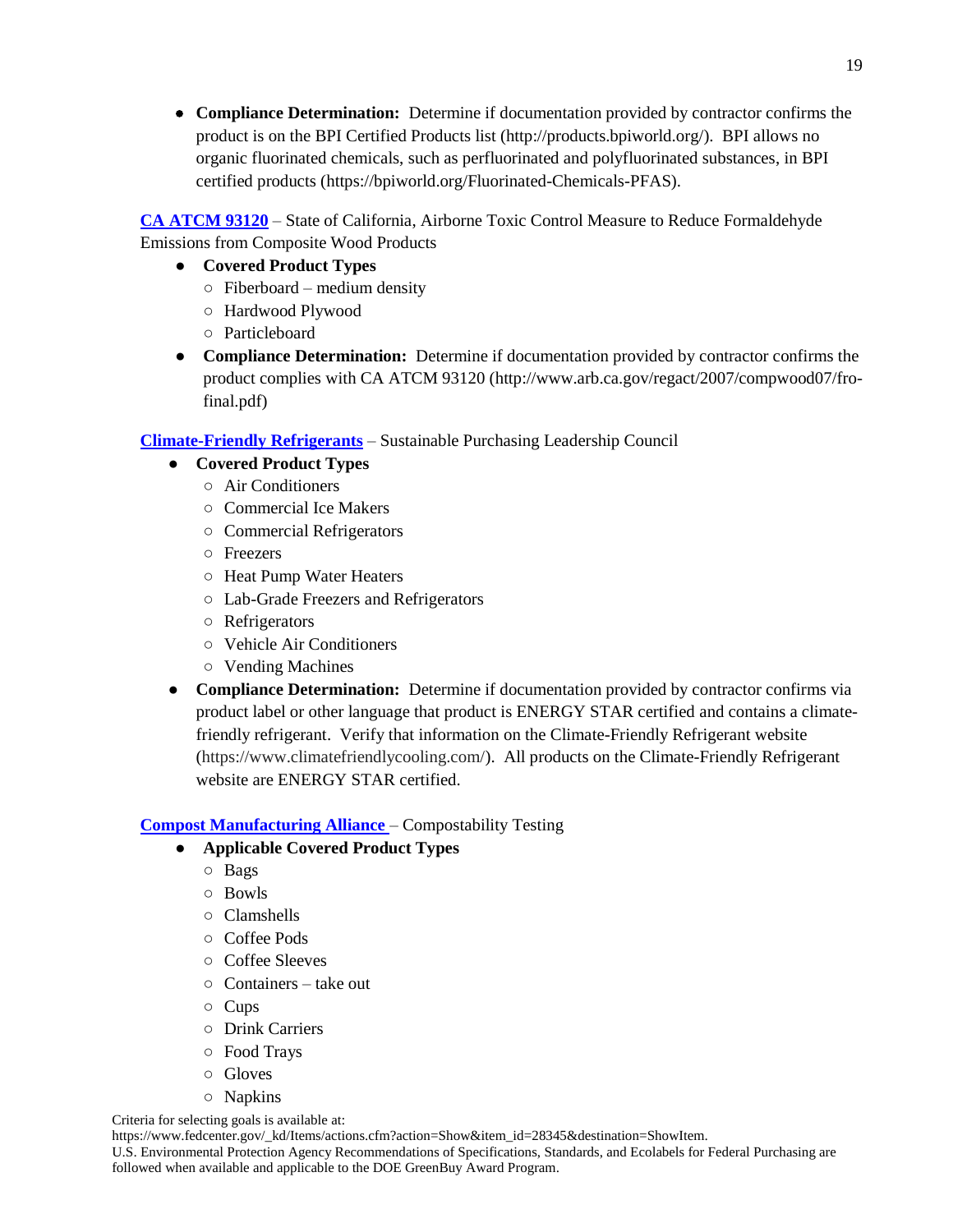- Paper Towels
- Plates
- Straws
- Utensils
- **Compliance Determination:** Determine if documentation provided by contractor confirms the product is on the Cedar Grove certified products list

(https://compostmanufacturingalliance.com/product-category/cma-i-covered-in-vessel,cma-ssubstrate-acceptance/?cat=cmai). Any items containing total fluorine >100 ppm, or items that are not verified as containing <100 total fluorine by lab report from the manufacturer, are removed from all CMA lists of certified products

(https://compostmanufacturingalliance.com/cma-field-testing/).

**ENERGY STAR** – U.S. Environmental Protection Agency's energy efficiency standards

## ● **Covered Product Types**

- Building Products
- Commercial Appliances and Food Equipment
- Electronics
- $\circ$  Heating & Cooling
- $\circ$  Lighting & Fans
- Office Equipment
- Water Heaters
- **Compliance Determination:** Determine if documentation provided by contractor confirms via product label or other language that product is ENERGY STAR certified. Verify that information on the ENERGY STAR website [\(https://www.energystar.gov/productfinder/\)](https://www.energystar.gov/productfinder/).

**FEMP** - U.S. Department of Energy's Federal Energy Management Program energy efficiency standards

## **Covered Product Type**

- Boilers Commercial
- https://www.energy.gov/eere/femp/purchasing-energy-efficient-commercial-boilers ○ Chillers

https://energy.gov/eere/femp/purchasing-energy-efficient-water-cooled-electric-chillers

○ Ice Machines – Water-Cooled

https://www.energy.gov/eere/femp/purchasing-energy-efficient-water-cooled-ice-machines

○ LED Commercial Lighting

https://www.designlights.org/solid-state-lighting/

 **Compliance Determination:** Determine if documentation provided by contractor confirms that product meets the minimum energy efficiency requirement stated on the FEMP website. For boilers, chillers, and water-cooled ice machines the websites list the minimum energy efficiency required. After determining the minimum efficiency, compare this efficiency to the energy efficiency stated in the documentation provided by the contractor. For commercial LED lights, the website shows the qualified lights.

**FEMP Low-Standby Power** - U.S. Department of Energy's Federal Energy Management Program low standby power standard

Criteria for selecting goals is available at:

[https://www.fedcenter.gov/\\_kd/Items/actions.cfm?action=Show&item\\_id=28345&destination=ShowItem.](https://www.fedcenter.gov/_kd/Items/actions.cfm?action=Show&item_id=28345&destination=ShowItem)

U.S. Environmental Protection Agency Recommendations of Specifications, Standards, and Ecolabels for Federal Purchasing are followed when available and applicable to the DOE GreenBuy Award Program.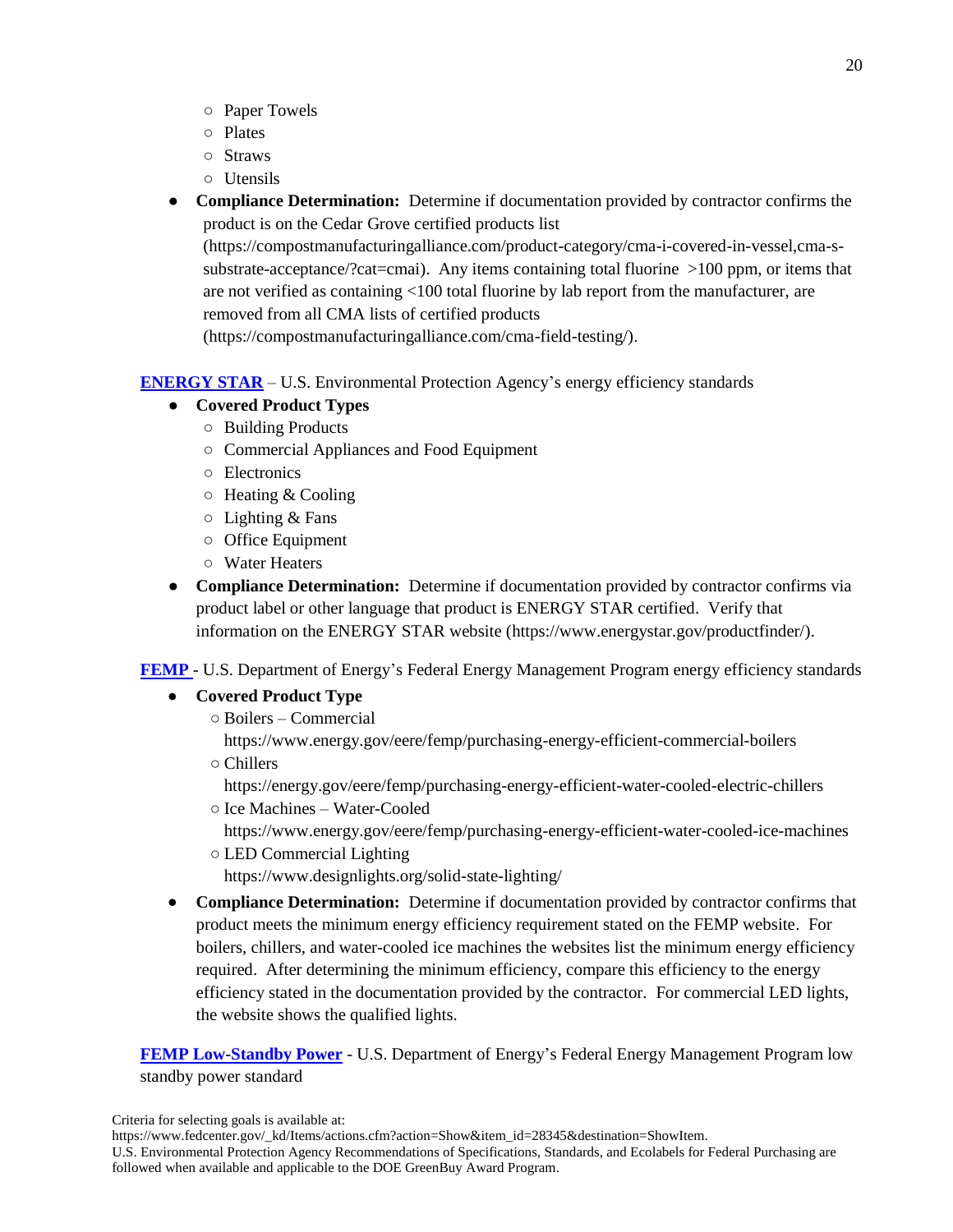## **Covered Product Types**

- Computer- Desktop
- Computer- Thin Client
- Computer- Workstation
- **Compliance Determination:** Determine if documentation provided by contractor confirms via product label or other language that product is a FEMP Low-Standby Power product as denoted on the [FEMP website](http://energy.gov/eere/femp/low-standby-power-products) [\(http://energy.gov/eere/femp/low-standby-power-products\)](http://energy.gov/eere/femp/low-standby-power-products).

**FloorScore** - Resilient Floor Covering Institute in conjunction with Scientific Certification Systems third-party Air Emission Certification

- **Covered Product Types –** Flooring and Flooring Adhesives
- **Compliance Determination:** Determine if documentation provided by contractor confirms the product meets the minimum Air Emission Certification of volatile organic compound free flooring and flooring adhesives [\(http://www.scscertified.com/gbc/floorscore.php\)](http://www.scscertified.com/gbc/floorscore.php).

## **Mercury**

- **Applicable Covered Product Types**
	- Fiberboard
	- Gypsum Panels
	- Wallboard
- **Compliance Determination:** Specify "no mercury" in construction contracts for compressed board type products [\(https://www.buildinggreen.com/blog/gypsum-board-are-our-walls](https://www.buildinggreen.com/blog/gypsum-board-are-our-walls-leaching-toxins)[leaching-toxins\)](https://www.buildinggreen.com/blog/gypsum-board-are-our-walls-leaching-toxins)

## **Non-Therapeutic Antibiotics**

- **Applicable Covered Product Type –** Meat
- **Compliance Determination:** Specify "no non-therapeutic antibiotics" in cafeteria contracts pertaining to meat [\(http://www.humanesociety.org/assets/pdfs/farm/HSUS-Human-Health-](http://www.humanesociety.org/assets/pdfs/farm/HSUS-Human-Health-Report-on-Antibiotics-in-Animal-Agriculture.pdf?credit=blog_post12115)[Report-on-Antibiotics-in-Animal-Agriculture.pdf?credit=blog\\_post12115\)](http://www.humanesociety.org/assets/pdfs/farm/HSUS-Human-Health-Report-on-Antibiotics-in-Animal-Agriculture.pdf?credit=blog_post12115)

## **OMRI** – Organic Materials Review Institute

- **Applicable Covered Product Type –** Fertilizer
- **Compliance Determination:** OMRI reviews input products to determine compliance with the USDA National Organic standards and/or Canada Organic Regime (COR) standards. Determine if documentation provided by contractor confirms the product is OMRI certified (https://www.omri.org/ubersearch/results/fertilizers?type[]=frequent\_questions&type[]=page&ty pe[]=materials\_article&type[]=opd\_listed\_product&type[]=opd\_prohibited\_product&type[]=opd \_removed\_product).

## **Organic** - U.S. Department of Agriculture's (USDA) Organic Food Standard

- **Covered Product Type –** Food
- **Compliance Determination:** The USDA organic seal verifies that the product has 95 percent or more certified organic content and confirms no genetically modified organisms.Determine if

21

U.S. Environmental Protection Agency Recommendations of Specifications, Standards, and Ecolabels for Federal Purchasing are followed when available and applicable to the DOE GreenBuy Award Program.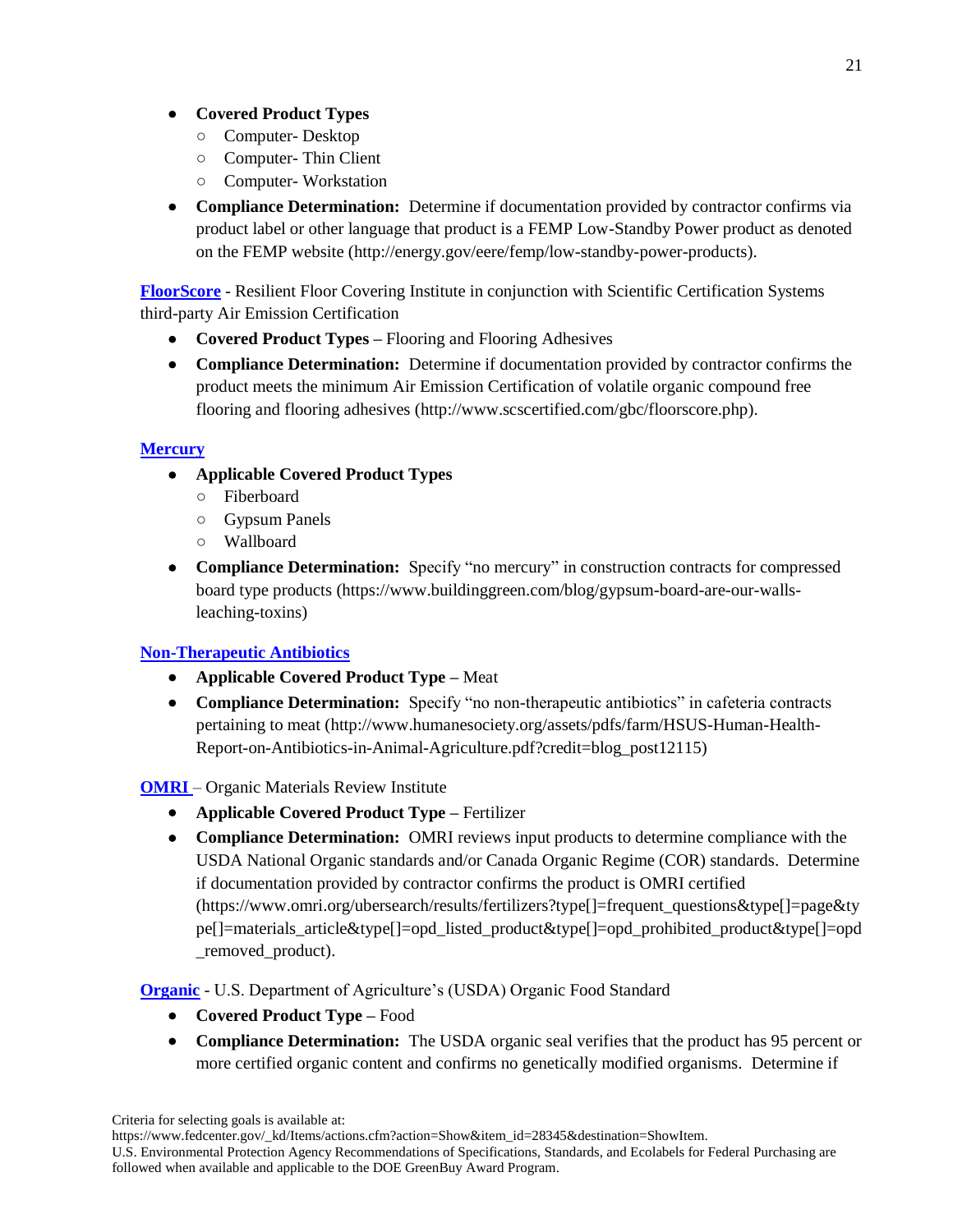documentation provided by contractor confirms via product label or other language that product is USDA certified organic (https://www.ams.usda.gov/grades-standards/organic-standards).

## **Perfluorinated Chemicals**

- **Applicable Covered Product Types**
	- Carpet
	- Cookware
	- Food containers
	- Furniture
- **Compliance Determination:** Specify "no perfluorinated chemicals" in pertinent contracts (http://greensciencepolicy.org/highly-fluorinated-chemicals/)

**Recycled/CPG** - U.S. Environmental Protection Agency's Comprehensive Procurement Guidelines for recycled content

- **Covered Product Types**
	- Construction Products
	- Landscaping Products
	- Non-Paper Office Products
	- Paper and Paper Products
	- Park and Recreation Products
	- Transportation Products
	- Vehicular Products
	- Miscellaneous Products
- **Compliance Determination Option 1:** Determine if documentation provided by contractor confirms via product label or other language that product meets CPG.
- **Compliance Determination Option 2:** If only recycled content is provided, visit the CPG website (https://www.epa.gov/smm/comprehensive-procurement-guideline-cpgprogram#products) and search for product category. The webpage for each product category states the required minimum recycled content percentage that the product must meet. After determining the required percentage, compare this percentage to the recycled content stated in the contractor documentation. When the contract specifies a higher recycled content percentage than EPA CPG, this higher recycled content percentage should be verified.

## **Remanufactured Furniture**

- **Applicable Covered Product Type:** Furniture
- **Compliance Determination:** Specify "remanufactured furniture" in contracts. Some example sources would be found at www.daviesoffice.com; [https://www.re-form.com/remanufactured](https://www.re-form.com/remanufactured-furniture/)[furniture/;](https://www.re-form.com/remanufactured-furniture/) and https://nationalprojectgroup.com/remanufactured-commercial-office-furniture

## **SCAQMD** - South Coast Air Quality Management District

- **Covered Product Type:** Architectural Coatings (Rule #1113)
- **Compliance Determination:** Determine if documentation provided by the contractor confirms the product meets the minimum volatile organic compounds specified in SCAQMD (Rule #1113 - https://ww3.arb.ca.gov/drdb/sc/curhtml/r1113.pdf).

Criteria for selecting goals is available at:

[https://www.fedcenter.gov/\\_kd/Items/actions.cfm?action=Show&item\\_id=28345&destination=ShowItem.](https://www.fedcenter.gov/_kd/Items/actions.cfm?action=Show&item_id=28345&destination=ShowItem)

U.S. Environmental Protection Agency Recommendations of Specifications, Standards, and Ecolabels for Federal Purchasing are followed when available and applicable to the DOE GreenBuy Award Program.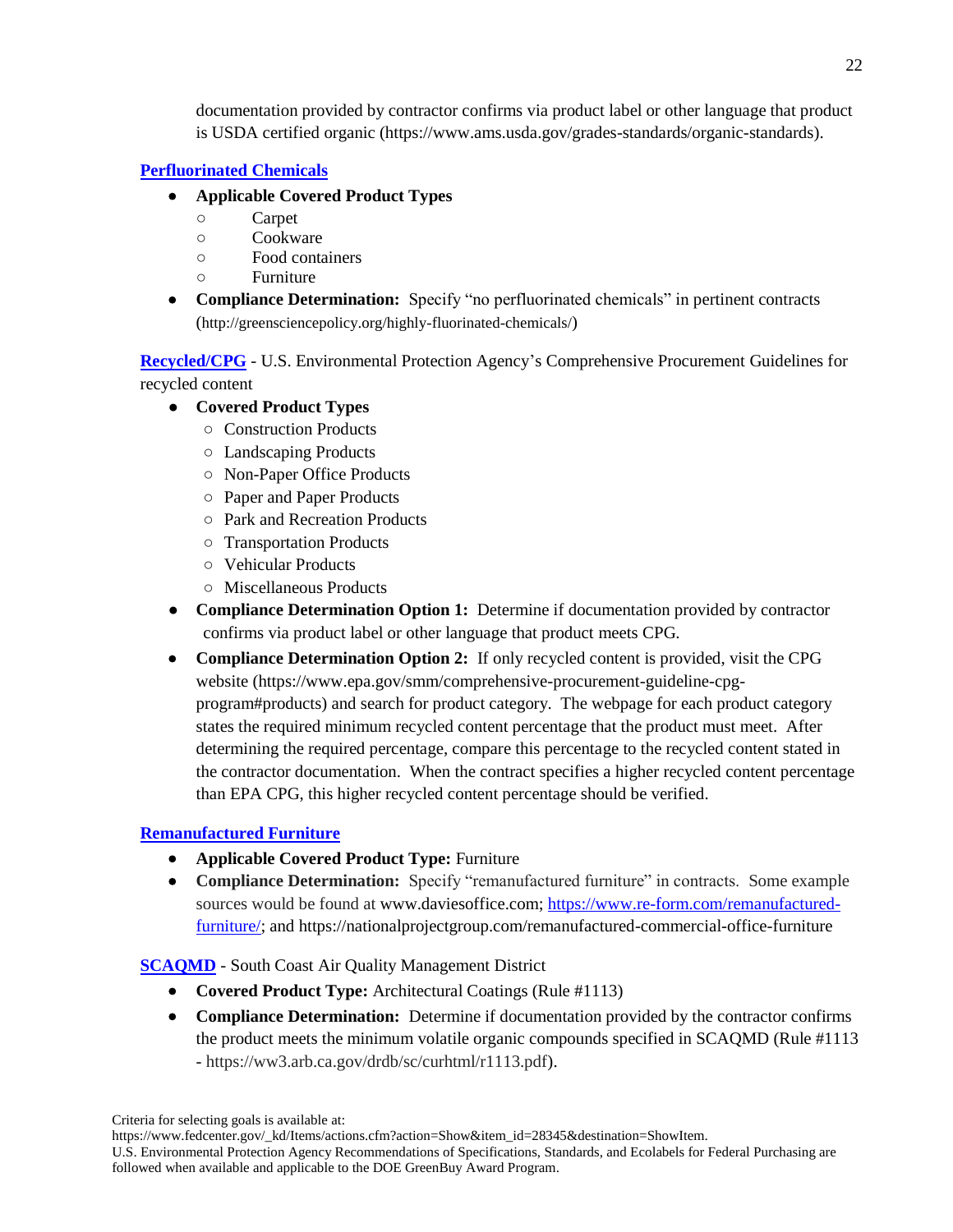## **SCS Indoor Advantage Gold –** Scientific Certification System Indoor Air Quality Product

Performance Standard for Building Interiors

- **Covered Product Type**
	- Architectural coatings/paints
	- Adhesives
	- Ceiling tiles
	- Floor coverings
	- Furniture
	- Sealants
	- Wall coverings
	- Wall paneling
- **Compliance Determination:** Determine if documentation provided by contractor confirms via product label or other language that product is certified [\(https://www.scsglobalservices.com/certified-green-products-guide\)](https://www.scsglobalservices.com/certified-green-products-guide).

**SmartWay** – U.S. Environmental Protection Agency fuel efficiency partner program

- **Covered Product Types**
	- Fuel
	- Tires
- **Compliance Determination:** For fuel, determine if documentation provided by contractor confirms the freight transportation contractor is on the EPA SmartWay Partner list (http://www.epa.gov/smartway/about/partnerlists.htm) and for tires, determine if documentation provided by contractor confirms the product is on the SmartWay verified list for low rolling resistance (https://www.epa.gov/verified-diesel-tech/learn-about-low-rolling-resistance-lrr-newand-retread-tire-technologies).

**SNAP** – U.S. Environmental Protection Agency's Significant New Alternatives Policy for ozone depleting substances

- **Covered Product Types**
	- Adhesives, Coatings, and Inks
	- Aerosols
	- Cleaning Solvents
	- Fire Suppression and Explosion Protection
	- Foam Blowing Agents
	- Refrigeration & Air Conditioning
	- Sterilants
- **Compliance Determination:** Determine if documentation provided by contractor confirms that product is an acceptable substitute for an ozone-depleting substance or high-global warming potential substance as stated on the SNAP website (https://www.epa.gov/snap/substitutessector). This website lists acceptable substitutes for each product type. If proposed product is listed as ozone depleting substance or high-global warming potential substance, then work with contractor to use an acceptable substitute as listed on the website.

## **VOC** – Volatile Organic Compounds

**Covered Product Types:** Numerous

U.S. Environmental Protection Agency Recommendations of Specifications, Standards, and Ecolabels for Federal Purchasing are followed when available and applicable to the DOE GreenBuy Award Program.